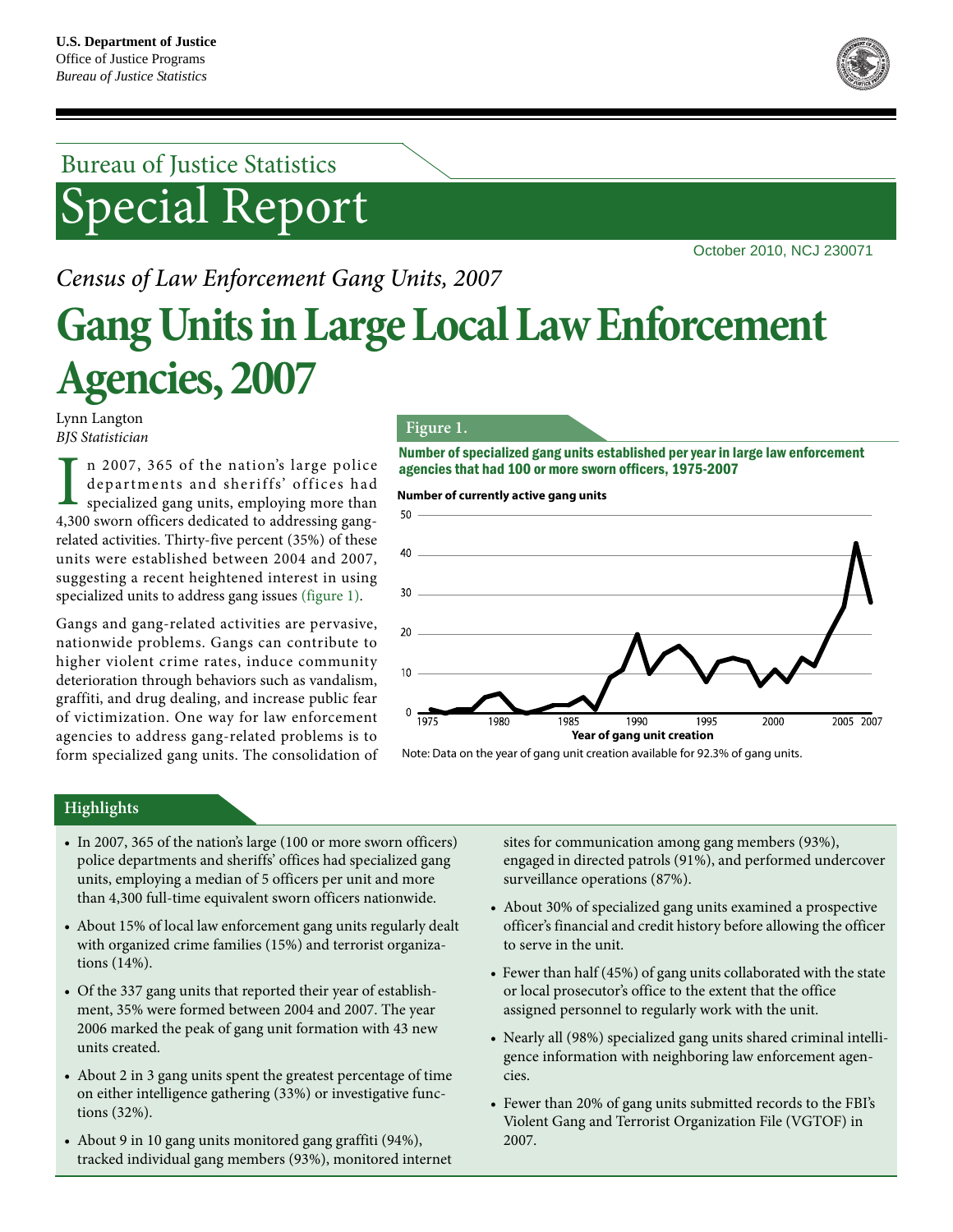an agency's gang enforcement activities and resources into a single unit can allow gang unit officers to develop specific expertise and technical skills related to local gang characteristics, behaviors, and gang prevention and suppression.

The 2007 Census of Law Enforcement Gang Units (CLEGU) collected data on 365 local police departments and sheriffs' offices that had 100 or more sworn officers with at least one officer dedicated solely to addressing gang activity. Based primarily on findings from the CLEGU, this report details the types of problems handled by specialized gang units, followed by findings about unit operations, gang officers, and the attributes of the agencies and jurisdictions that contain these specialized units.

## **Majority of gang units routinely dealt with street gangs, tagger groups, and motorcycle gangs**

Specialized gang units most commonly dealt with street gangs (98%), tagger groups (80%), and motorcycle gangs (57%) in 2007 (table 1). Over 40% of these units routinely responded to the activities of prison gangs (43%) and extremist groups (43%), such as white supremacy organizations and other hate groups. It was less common for gang units to

## **Census of Law Enforcement Gang Units (CLEGU) and the Law Enforcement Management and Administrative Statistics (LEMAS) survey**

The Census of Law Enforcement Gang Units (CLEGU) was designed to gather information on the practices and procedures of gang units. To identify law enforcement agencies with a gang unit or at least one officer dedicated solely to addressing gang activity, researchers conducted a phone survey of the 1,084 local police departments and sheriff's agencies in the United States with 100 or more sworn officers. Agencies that fit the criterion of having at least one officer whose sole responsibility was to deal with gang issues received the survey questionnaire. The majority of this report is based on the data collected from the 365 agencies that completed the CLEGU questionnaire.

To avoid duplication with other BJS survey efforts, the CLEGU did not collect data on the characteristics of law enforcement agencies with specialized gang units. The BJS 2007 LEMAS survey, which was distributed to all local law enforcement agencies with 100 or more sworn officers, was used to supplement information on the size and operating budgets of the agencies with gang units. The LEMAS survey also included one question pertaining to the presence of a gang unit.

The LEMAS survey produced a higher prevalence rate of gang units among large local law enforcement agencies than was obtained by the CLEGU. Information on the differences between the two data collections, as well as a comparison of the characteristics of agencies with gang units reported in each survey, is detailed in the Methodology.

regularly deal with the activities of organized crime families (15%) and terrorist organizations (14%). Gang units located in large local law enforcement agencies reported routinely addressing the gangrelated activities of four different types of gangs, on average (not shown in table).

With the exception of street gangs and tagger groups that emulate the gang lifestyle but commit few actual crimes, the percentage of units that addressed various gang types was slightly higher among units serving a population of 500,000 residents or more than among units serving fewer than 50,000 residents. By region, units in the West were more likely to encounter motorcycle gangs, prison gangs, and extremist groups than units in other regions. Units in the Northeast were more likely to encounter organized crime families and terrorist organizations. Single-officer gang units were slightly more likely to report dealing with extremist groups and motorcycle gangs, compared to larger units.

#### **Table 1.**

#### **Number and type of groups routinely addressed by gang units, 2007**

|                                   | <b>Gang units</b> |         |  |  |  |  |
|-----------------------------------|-------------------|---------|--|--|--|--|
| Type of group                     | Number            | Percent |  |  |  |  |
| <b>Total gang units</b>           | 365               | 100 %   |  |  |  |  |
| Street gang <sup>a</sup>          | 357               | 98 %    |  |  |  |  |
| Tagger or party crew <sup>b</sup> | 290               | 80      |  |  |  |  |
| Motorcycle gang                   | 207               | 57      |  |  |  |  |
| Prison gang                       | 158               | 43      |  |  |  |  |
| Extremist group                   | 155               | 43      |  |  |  |  |
| Organized crime family            | 53                | 15      |  |  |  |  |
| Terrorist organization            | 51                | 14      |  |  |  |  |
| Other <sup>c</sup>                | 14                | 4       |  |  |  |  |

Note: Includes gang units located within local police departments and sheriffs' offices with 100 or more sworn officers. The CLEGU did not provide respondents with definitions of the types of groups. Each gang unit identified the types of groups routinely addressed based on internal classification of area gangs.

<sup>a</sup>Data on street gangs available for 363 (99.5%) gang units.

<sup>b</sup>Groups that emulate the gang lifestyle, but commit few actual crimes.

c Other responses included drug trafficking groups, hybrid gangs (4 responses each), school groups, juvenile gangs, and county jail groups.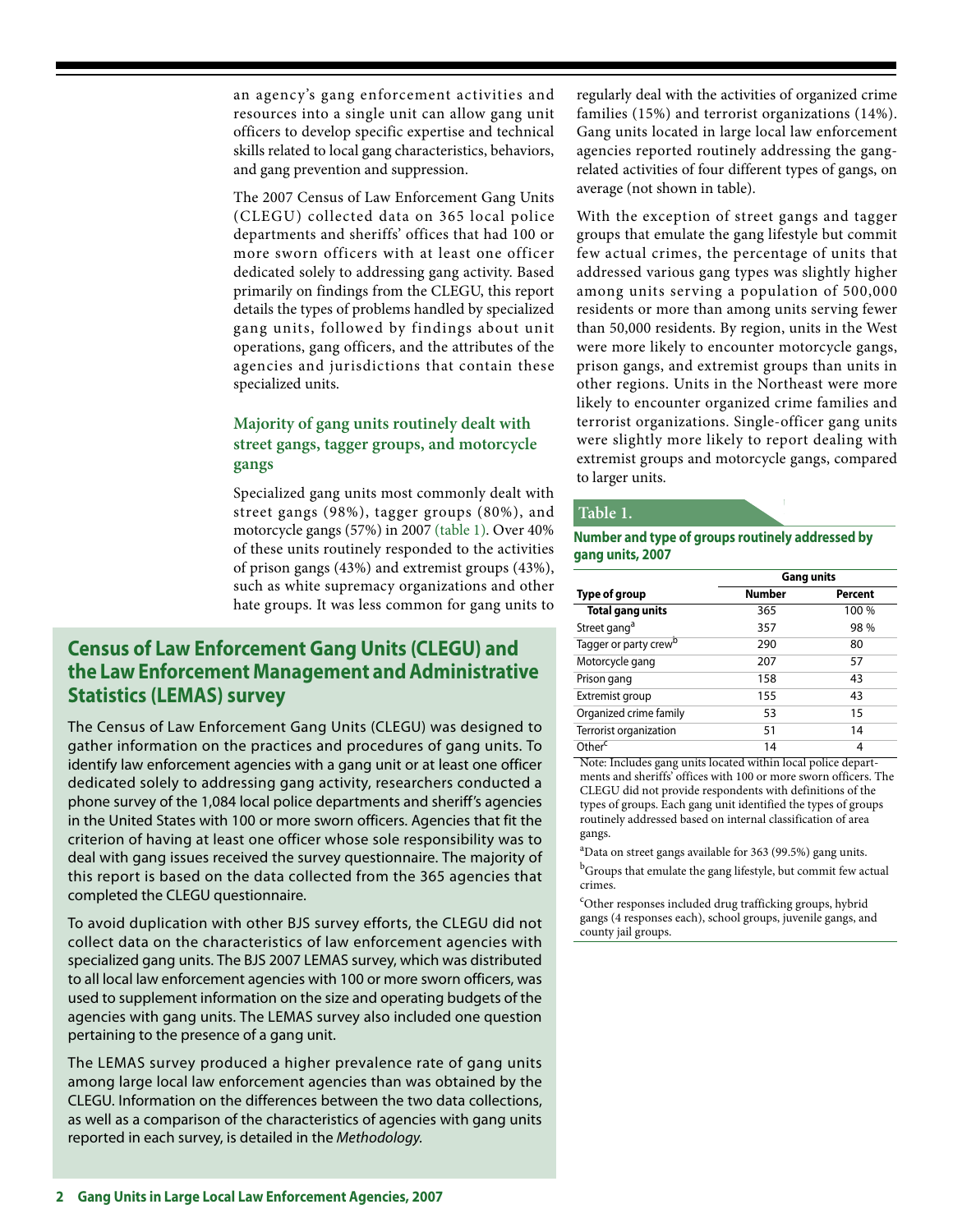## **Over 90% of gang units dealt with gangs that were financed though street-level drug sales**

Specialized gang units respond to the particular types of gangs and gang activities within their jurisdiction. One way gangs can be distinguished is by the methods through which they bring in money. Gangs financed through drug trafficking or weapons trafficking, for example, are certainly engaged in serious criminal activity (trafficking at a minimum), while gangs composed of members who maintain legitimate employment may not engage in the same level or frequency of criminal activity. In other words, the financing methods used by gangs within a jurisdiction are a proxy for the range and seriousness of gang crimes addressed by specialized gang units.

The 2007 CLEGU asked gang units to report the financing methods used by gangs in their jurisdictions. Overall, the greatest percentage of units dealt with gangs financed through three methods: street-level drug sales (93%), drug trafficking (88%), and weapons trafficking (71%) (table 2). About half of the gang units encountered gangs financed by dues from paying members who maintained legitimate employment (48%) and gangs that profited from economic crimes (47%),

such as credit card theft, money laundering, and embezzlement. About 4 in 10 units addressed area gangs financed through prostitution (41%) and the sale of forged identity documents (39%).

Gang units in different sized jurisdictions reported variations in the financing methods used by area gangs. With a few exceptions, as population size increased, the percentage of units that encountered each of the different gang financing methods also increased. For example, a quarter (25%) of gang units serving a resident population of under 50,000 dealt with area gangs financed through economic crimes, while 64% of units serving 500,000 residents or more addressed gangs financed through economic crimes.

Because most gang financing methods reported by gang units involved illegal activities, the greater the number of financing methods used by area gangs, the greater the range of gang crimes addressed by specialized gang units. Gang units, on average, encountered 5 different methods of gang financing in 2007. The average number of gang financing methods within a jurisdiction increased based on the population served, from 3 methods among gang units serving fewer than 50,000 residents to 6 among units serving 500,000 residents or more (not shown in table).

## **Table 2.**

#### **Gang financing methods reported by specialized gang units, by method of financing and population served, 2007**

|                                                 |               | Total gang units | Percent of gang units by population served |               |                 |                 |                 |  |  |
|-------------------------------------------------|---------------|------------------|--------------------------------------------|---------------|-----------------|-----------------|-----------------|--|--|
| <b>Method of financing</b>                      | <b>Number</b> | Percent          | <b>Under 50,000</b>                        | 50,000-99,999 | 100,000-249,999 | 250,000-499,999 | 500,000 or more |  |  |
| <b>Number of gang units</b>                     | 365           | 100 %            | 16                                         | 96            | 119             | 56              | 78              |  |  |
| Street-level drug sales <sup>a</sup>            | 340           | 93%              | 81%                                        | 94 %          | 95 %            | 89%             | 95 %            |  |  |
| Drug trafficking <sup>a</sup>                   | 320           | 88               | 69                                         | 89            | 86              | 89              | 92              |  |  |
| Weapons trafficking                             | 258           | 71               | 50                                         | 64            | 70              | 73              | 85              |  |  |
| Dues paid by members with legitimate employment | 177           | 48               | 31                                         | 38            | 53              | 52              | 56              |  |  |
| Economic crimes <sup>b</sup>                    | 173           | 47               | 25                                         | 38            | 45              | 54              | 64              |  |  |
| Prostitution                                    | 150           | 41               | 25                                         | 32            | 33              | 45              | 65              |  |  |
| Sales of forged identity documents              | 142           | 39               | 13                                         | 29            | 34              | 50              | 56              |  |  |
| Gambling                                        | 114           | 31               | 38                                         | 30            | 21              | 32              | 45              |  |  |
| Human trafficking                               | 57            | 16               | 6                                          | 15            |                 | 13              | 35              |  |  |
| Other <sup>c</sup>                              | 47            | 13               | 0                                          | 9             | 18              | 13              | 13              |  |  |
| Pornography                                     | 32            | 9                | 0                                          |               | 5               | -               | 22              |  |  |

<sup>a</sup>Street-level drug sales typically involve individual sellers who deal in small amounts for personal use rather than for resale. Street-level drug sales are distinguished from drug-trafficking, which involves the production and distribution of large amounts of controlled substances for the purpose of buyer resale.

<sup>b</sup>Includes such offenses as credit card theft, forged checks, money laundering, embezzlement, and mortgage fraud.

c Includes such offenses as burglary, robbery, auto theft, theft of auto parts, and extortion.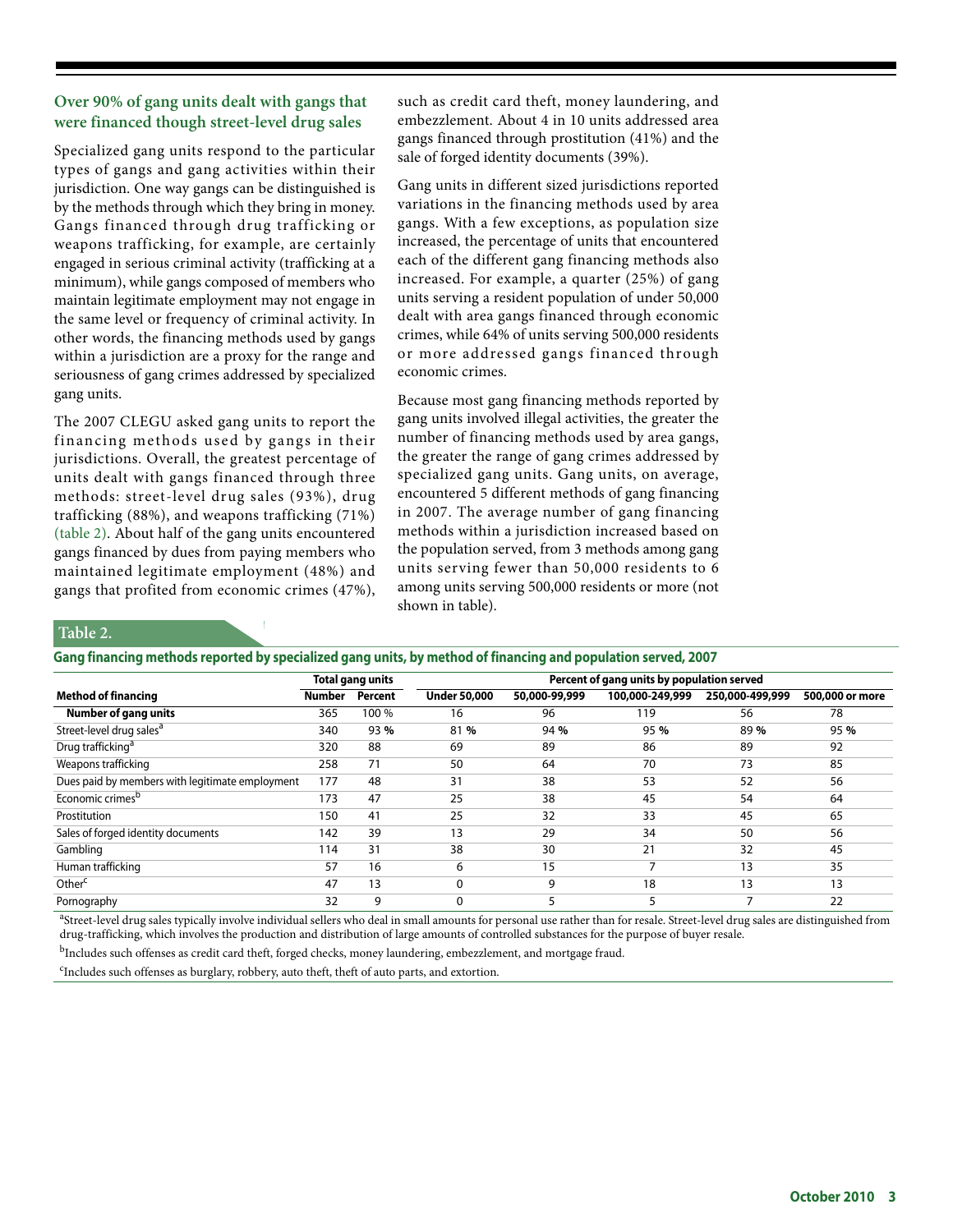**Law enforcement agencies in the Northeast formed about 75% of area gang units between 2000 and 2007**

Nearly half (48%) of the 337 gang units that reported the year they were established were formed between 2000 and 2007 (table 3). Approximately 13% of the units were created prior to 1990, with the oldest active unit formed in 1975.

About 60% of gang units in the South and 75% of those in the Northeast were established between 2000 and 2007. About a third of the specialized gang units located in the Midwest (31%) and West (30%) were also formed during that time. In contrast, about half of the gang units in the West (46%) and Midwest (52%) reported in the CLEGU were created during the 1990s.

Approximately half (52%) of the 163 gang units formed between 2000 and 2007 were established by law enforcement agencies in the South. Five of the 7 units formed in the 1970s were in law enforcement agencies in the West (not shown in table).

## **About 4 in 10 gang units followed a statutorily determined definition of a gang and gang member**

About 90% of gang units had at least one formal definition that either a group or an individual had to meet before being classified as a gang or a gang member (table 4). Seventy-seven percent of units utilized formal definitions to classify both gangs and individual gang members. Ten percent of gang units had no formal definition of a gang or gang member.

Specialized gang units with formal classifications of a gang, gang member, or both used definitions that had been set by a state or municipal statute or created by the unit. About 4 in 10 (44%) gang units used statutorily determined definitions of both a gang and a gang member. Of the units using a statutory definition of either a gang or gang member, a greater percentage used a statute defining a gang (12%) than a gang member (3%).

Regardless of the source of the gang or gang member definition, the defining language varied substantially. Local law enforcement agencies in 2007 did not use a uniform definition of a gang or a gang member.

## **About a third of gang units reported spending the greatest percentage of time gathering intelligence in 2007**

The CLEGU asked gang units to rank five law enforcement functions—intelligence, investigation, support, suppression, and prevention—in terms of how the unit dedicated its time (table 5). Over 60% of gang units spent the greatest percentage of time either gathering intelligence or investigating gang activity in 2007. About a third (33%) of gang units spent the largest percentage of time gathering intelligence; 32% dedicated the most time to investigating gang activities. A quarter (25%) of

#### **Table 3.**

| Number of gang units established by decade, and percent of units formed by region, 1970-2007 |  |
|----------------------------------------------------------------------------------------------|--|
|----------------------------------------------------------------------------------------------|--|

|                             |                        | Percent of gang units by region* |                |       |       |  |
|-----------------------------|------------------------|----------------------------------|----------------|-------|-------|--|
| Decade established          | <b>Number of units</b> | <b>Northeast</b>                 | <b>Midwest</b> | South | West  |  |
| <b>Total</b>                | 337                    | 100 %                            | 100 %          | 100 % | 100 % |  |
| 1970 - 1979                 |                        | $0\%$                            | 4 %            | $0\%$ | 5 %   |  |
| 1980 - 1989                 | 36                     |                                  | 14             |       | 20    |  |
| 1990 - 1999                 | 131                    | 23                               | 52             | 35    | 46    |  |
| $2000 - 2007$               | 163                    | 75                               | 31             | 58    | 29    |  |
| <b>Number of gang units</b> | 337                    | 47                               | 52             | 146   | 92    |  |

Note: Data available for 337 (92%) gang units.

\*Based on the U.S. Census Bureau's division of states into four regions <http://www.census.gov/geo/www/us\_regdiv.pdf>. See *Methodology* for a listing of states in each region.

#### **Table 4.**

**Origins of formal definitions used by gang units to classify gangs and gang members, 2007**

|                                                                           | Origin of definition used to classify a "gang member" |                             |                                             |    |  |  |  |  |
|---------------------------------------------------------------------------|-------------------------------------------------------|-----------------------------|---------------------------------------------|----|--|--|--|--|
| Origin of definition used to classify a "gang"                            | Total row percent                                     | <b>Statutory definition</b> | <b>Gang unit's definition</b> No definition |    |  |  |  |  |
| <b>Total column percent</b>                                               | 100 %                                                 |                             | 36                                          |    |  |  |  |  |
| Statutory definition                                                      | 60%                                                   | 44                          |                                             |    |  |  |  |  |
| Gang unit's definition                                                    | 21 %                                                  |                             | 18                                          |    |  |  |  |  |
| No definition                                                             | 20 %                                                  |                             |                                             | 10 |  |  |  |  |
| . Mata: Data ana haaad ay 262 (00 50) total aana quito that noovidad data |                                                       |                             |                                             |    |  |  |  |  |

) daa are based on 363 (99.5%) total gang units that provided data.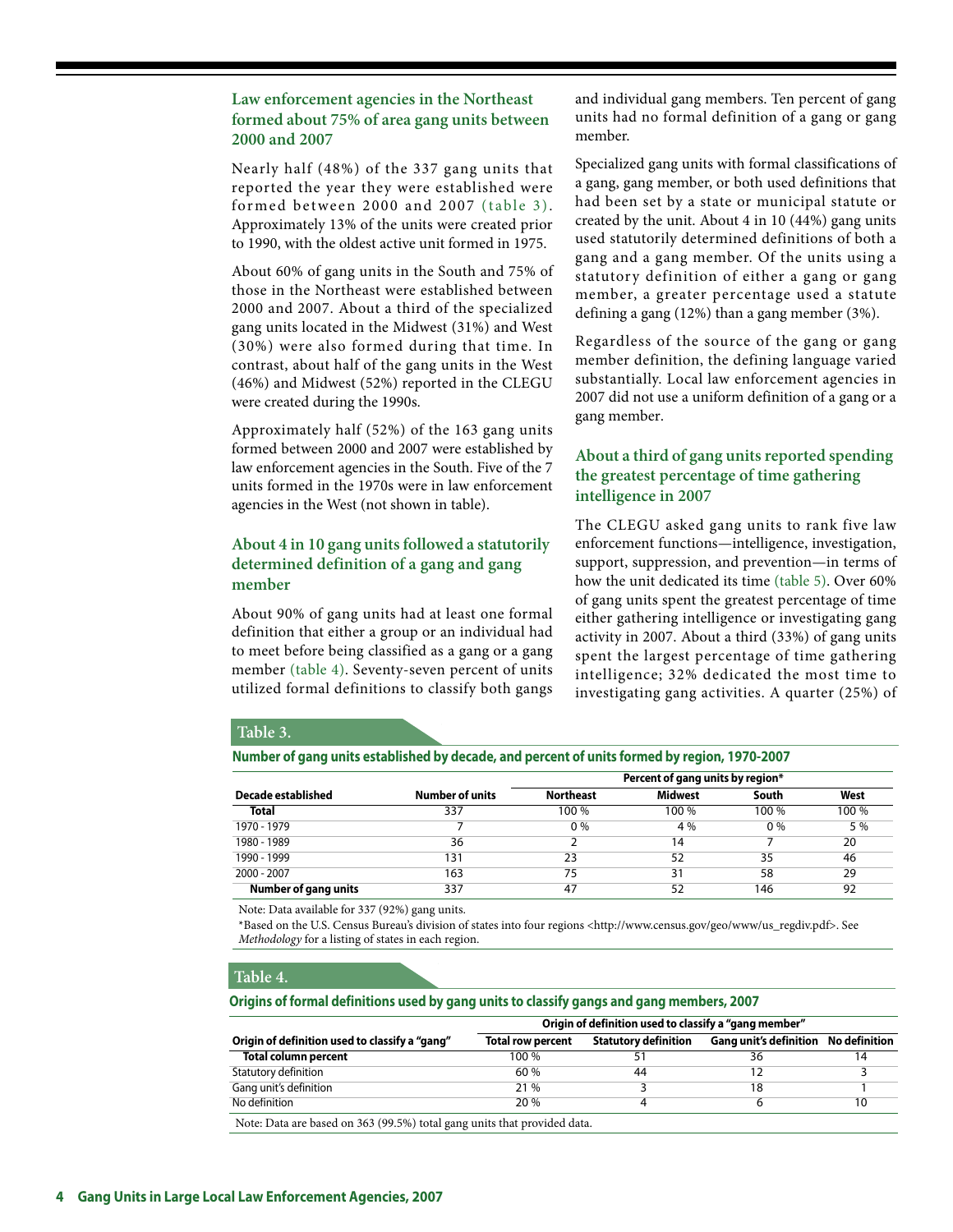gang units reported spending the most time providing support to other components in the agency; 13% reported spending the largest percentage of time on gang suppression activities, such as patrolling gang neighborhoods, initiating field and traffic stops, and making arrests. These findings suggest that most gang units focused more on developing specialized knowledge about area gangs, gang members, and gang activities than on developing specialized tactics for neutralizing gang activities.

Fourteen specialized gang units (4%) reported dedicating the greatest percentage of time to prevention programs, such as providing counseling geared towards at-risk youth or community

#### **Table 5.**

**Law enforcement functions performed by gang units, by percent of time spent and average ranking, 2007**

| <b>Function</b>     | Percent of gang units dedicating<br>the largest share of time | Average<br>ranking |
|---------------------|---------------------------------------------------------------|--------------------|
| Intelligence        | 33 %                                                          | 2.2                |
| Investigation       | 32                                                            | 2.4                |
| Support             | 25                                                            | 2.7                |
| Suppression         | 13                                                            | 3.2                |
| Prevention programs | 4                                                             | 4.3                |

Note: Data available for 363 (99%) gang units. The CPDO asked gang units to rank five functions in terms of how the unit spent the largest (1=greatest) to least (5=smallest) amount of time.

Percents do not sum to 100% due to some gang units assigning a "1" to multiple functions.

education about gangs. Of these 14 units, 5 reported that at least one other function simultaneously occupied the top ranking category (not shown in table).

## **More than 9 in 10 gang units monitored gang graffiti and tracked individual gang members**

Regardless of how gang units spent the greatest percentage of time, over 90% gathered intelligence about gangs by monitoring gang graffiti (94%) and tracking individual gang members (93%) (table 6). The percentage of gang units monitoring gangrelated graffiti decreased among larger gang units, while the percentage of units tracking gang members increased with the size of the unit. Among the 337 units that tracked individual gang members, 91% used a computerized tracking system, such as GangNET®, CalGang®,<sup>1</sup> or a gang-tracking system created within the department. Less than half (46%) of the units also used a paper system to track gang members.

About 9 in 10 gang units engaged in undercover surveillance operations (87%) and monitored internet sites for communication among or about gang members and gang activities (93%). Fewer than half of the gang units used technologies, such

<sup>1</sup>GangNET® <http://www.sra.com/gangnet/> and the CalGang® [system are registered trademarks of SRA International <http://](http://ag.ca.gov/calgang/) [ag.ca.gov/calgang/>.](http://ag.ca.gov/calgang/)

## **Table 6.**

|  |  |  |  |  | Percent of gang units performing operational anti-gang activities, by number of full-time equivalent (FTE) sworn officers per unit, 2007 |  |  |
|--|--|--|--|--|------------------------------------------------------------------------------------------------------------------------------------------|--|--|
|  |  |  |  |  |                                                                                                                                          |  |  |

|                                            |                         | Percent of gang units by number of FTE officers <sup>a</sup> |                 |         |            |  |
|--------------------------------------------|-------------------------|--------------------------------------------------------------|-----------------|---------|------------|--|
|                                            |                         |                                                              |                 |         |            |  |
| <b>Gang unit operations</b>                | <b>Total gang units</b> | 1                                                            | 2 to 5          | 6 to 10 | 11 or more |  |
| <b>Number of gang units</b>                | 365                     | 44                                                           | 142             | 93      | 82         |  |
| <b>Intelligence operations</b>             |                         |                                                              |                 |         |            |  |
| Monitor gang graffiti                      | 94 %                    | 95 %                                                         | 96 %            | 95 %    | 89%        |  |
| Track individual gang members-             | 93 %                    | 86 %                                                         | 92 %            | 97 %    | 96 %       |  |
| Through a computerized system <sup>b</sup> | 91                      | 90                                                           | 89              | 93      | 94         |  |
| Through a paper system <sup>b</sup>        | 46                      | 45                                                           | 48              | 46      | 44         |  |
| <b>Investigative operations</b>            |                         |                                                              |                 |         |            |  |
| <b>Undercover activities</b>               |                         |                                                              |                 |         |            |  |
| Surveillance operations                    | 87 %                    | 61%                                                          | 87 %            | 91 %    | 96 %       |  |
| Gang infiltration                          | $\overline{23}$         | 5                                                            | $\overline{18}$ | 29      | 35         |  |
| Investigative technologies used-           |                         |                                                              |                 |         |            |  |
| Monitor internet sites                     | 93 %                    | 86 %                                                         | 94 %            | 96 %    | 93 %       |  |
| Crime analysis software                    | 54                      | 43                                                           | 49              | 56      | 68         |  |
| GPS tracking devices                       | 36                      | 14                                                           | 29              | 46      | 49         |  |
| Closed circuit cameras in gang areas       | 35                      | 23                                                           | 27              | 39      | 55         |  |
| Electronic listening devices               | 30                      | 16                                                           | 20              | 38      | 48         |  |
| <b>Suppression operations</b>              |                         |                                                              |                 |         |            |  |
| Patrols                                    |                         |                                                              |                 |         |            |  |
| Directed at high crime areas               | 91 %                    | 77 %                                                         | 87 %            | 98 %    | 98 %       |  |
| Routine                                    | 76                      | 59                                                           | 77              | 83      | 74         |  |
| Foot                                       | 48                      | 39                                                           | 47              | 51      | 51         |  |
| Bicycle                                    | 17                      | 11                                                           | 16              | 24      | 13         |  |
| <b>Support operations</b>                  |                         |                                                              |                 |         |            |  |
| Respond to general calls for service       | 41 %                    | 45 %                                                         | 42 %            | 42 %    | 33 %       |  |

<sup>a</sup>Data on gang unit size available for 361 (99%) gang units. FTE is a computed statistic calculated by adding the number full-time officers to the number of part-time officers divided by two, under the assumption that each part-time officer works half the number of hours as a full-time officer.

<sup>b</sup>Percentages based on gang units that tracked individual gang members.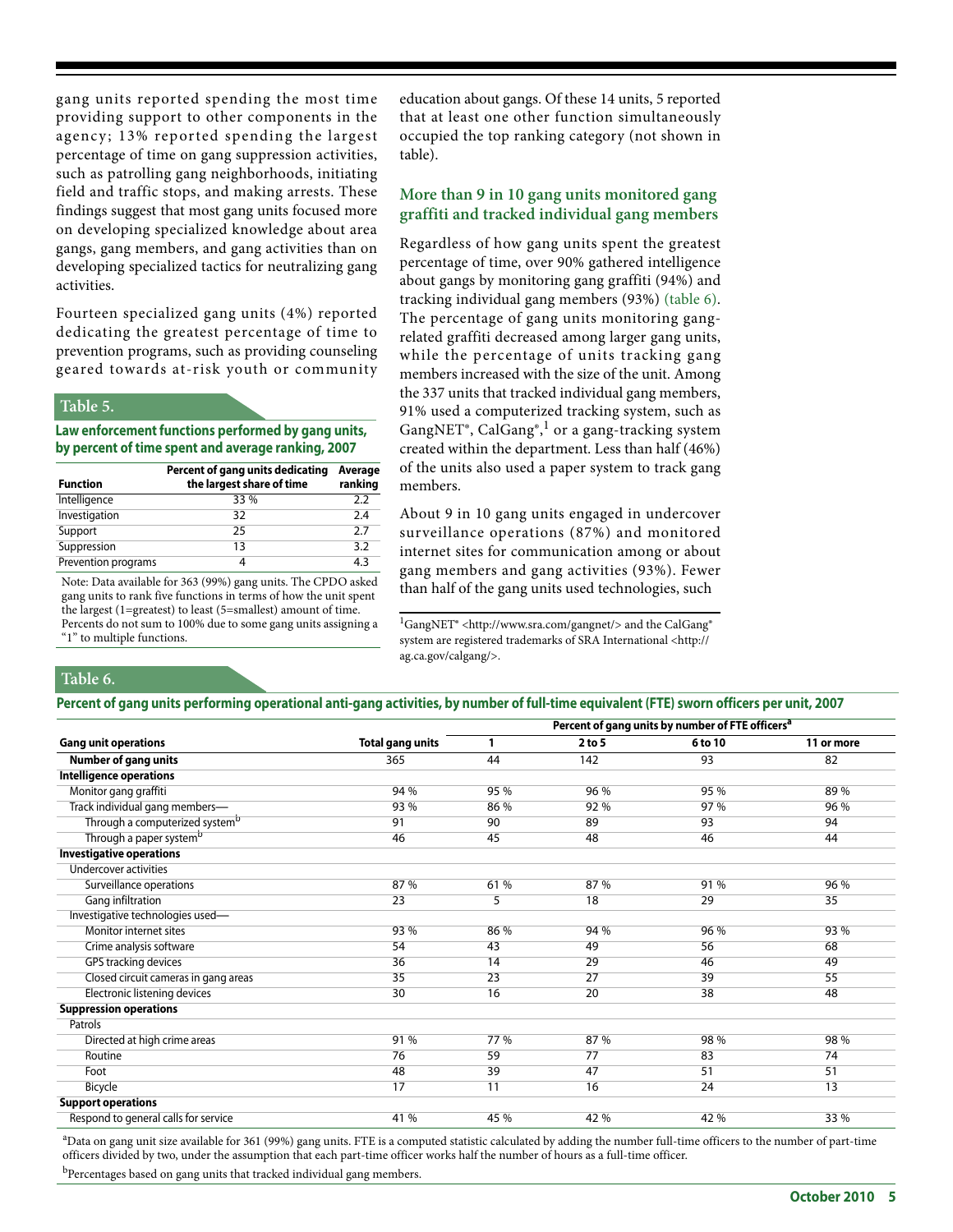as GPS tracking devices (36%), closed circuit cameras in gang areas (35%), and electronic listening devices (30%), to assist in the investigation of suspected gang crimes. Less than a quarter (23%) of gang units sent undercover officers to infiltrate area gangs. The likelihood of a gang unit performing undercover operations or utilizing various investigative technologies increased as the number of sworn officers in the unit increased.

Most (93%) gang units engaged in some form of patrol to carry out anti-gang suppression operations (not shown in table). The majority of gang units performed directed patrols targeted to high crime areas (91%) and routine patrols (76%). A smaller percentage of gang units conducted foot (48%) and bicycle (17%) patrols.

About 40% of gang units responded to general calls for service in 2007. About half of gang units with one officer responded to calls for service (46%), compared to a third of units with 11 or more fulltime equivalent (FTE) sworn officers (33%).

## **Gang units spent the largest share of investigative time on serious violent felony (44%) and narcotics investigations (29%)**

In 2007, gang units spent the largest share of investigative time on incidents involving serious violent felonies (44%) (table 7). Narcotics offenses took up 29% of gang units' investigative time, followed by investigations into graffiti (16%), and other offenses. Other offenses included economic offenses, such as mortgage fraud and credit card fraud (5%), immigration offenses (3%), and prostitution (2%) (not shown in table). Time spent investigating one type of offense over another reflects the types of offenses attributed to area gangs and to the complexity of the investigation by offense category.

The time spent investigating specific offenses varied by the type of law enforcement agency (local police department or sheriff 's office) and the size of the gang unit. Among gang units located in police departments, the time spent investigating serious violent felonies increased as the size of the unit increased. In contrast, the percentage of time these gang units spent investigating graffiti offenses decreased as the size of the unit increased. Time spent investigating narcotics and other offenses did not change consistently based on the size of a local police department's gang unit.

Among units located in sheriffs' offices, the percentage of time spent investigating graffiti offenses ranged from 33% among single-officer units to 5% for units with more than 10 FTE sworn officers. The percentage of time spent on narcotics investigations more than doubled from 15% to 32% as the size of the unit increased from 1 to 2 or more sworn officers.

## **Nearly half of gang units took part in prevention programs with youth gang members**

Distributing gang prevention literature to schools, parents, and other community groups and members was the most common gang prevention activity (74% of gang units) in 2007 (table 8). About 6 in 10 (56%) gang units participated in activities geared toward keeping area youth from joining gangs, such as mentoring programs, social skills and leadership training, drug prevention groups, and self-esteem building programs. Nearly half of all units took part in gang prevention activities with gang-involved youth (48%) or joined with faith-based organizations in gang prevention programs (49%).

#### **Table 7.**

**Time spent by gang units on crime investigations, by type of offense, type of unit, and number of full-time equivalent (FTE) sworn officers, 2007**

|                                     | Average percentage of time gang units spent investigating— |                                 |                  |          |                             |
|-------------------------------------|------------------------------------------------------------|---------------------------------|------------------|----------|-----------------------------|
| <b>Number of officers</b>           | <b>Number of units</b>                                     | <b>Serious violent felonies</b> | <b>Narcotics</b> | Graffiti | Other offenses <sup>a</sup> |
| Total gang units                    | 365                                                        | 44 %                            | 29 %             | 16 %     | 11 %                        |
| Local police units <sup>b</sup>     | 268                                                        | 45 %                            | 29 %             | 16 %     | 10 %                        |
| 1 officer                           | 32                                                         | 35                              | 27               | 26       | 12                          |
| $2 - 5$                             | 96                                                         | 42                              | 30               | 16       | 12                          |
| $6 - 10$                            | 73                                                         | 47                              | 30               | 15       | 8                           |
| 11 officers or more                 | 71                                                         | 53                              | 27               | 12       | 8                           |
| Sheriff's office units <sup>b</sup> | 97                                                         | 41 %                            | 30 %             | 16 %     | 13 %                        |
| 1 officer                           | 12                                                         | 45                              | 15               | 33       | 8                           |
| $2 - 5$                             | 46                                                         | 40                              | 32               | 17       | 12                          |
| $6 - 10$                            | 20                                                         | 37                              | 33               | 15       | 16                          |
| 11 officers or more                 | 17                                                         | 48                              | 33               | 5        | 13                          |

<sup>a</sup>Includes economic offenses, such as credit card fraud, forged checks, and mortgage fraud, prostitution, and immigration offenses.

 $^{\rm b}$ Data on gang unit size available for 361 (99%) gang units. FTE is a computed statistic calculated by adding the number full-time officers to the number of part-time officers divided by two, under the assumption that each part-time officer works half the number of hours as a full-time officer.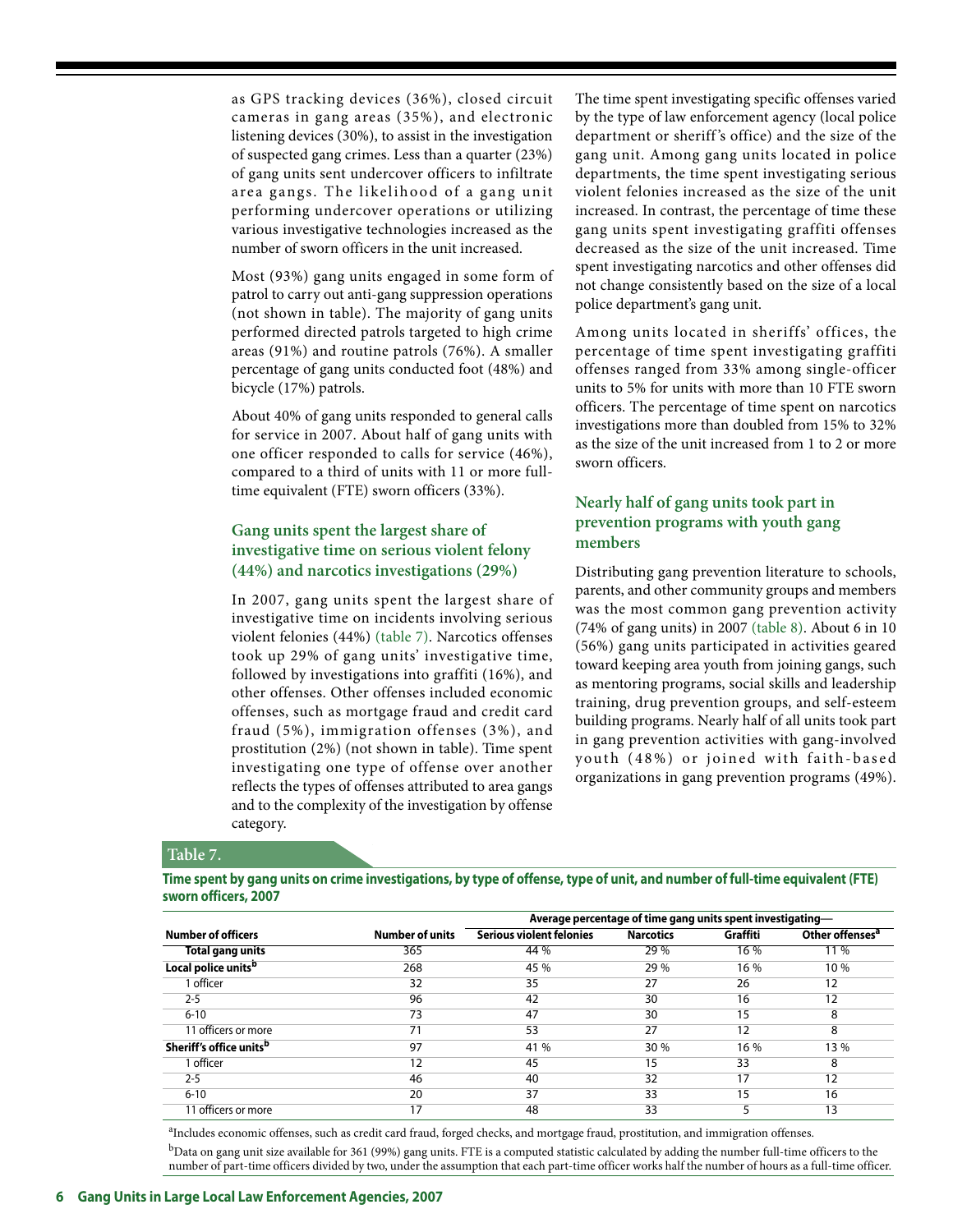A third of units (33%) had officers who taught prevention programs, such as the Gang Resistance Education And Training Program (G.R.E.A.T.). Overall, a greater percentage of larger gang units participated in prevention activities, compared to smaller gang units.

## **About 6 in 10 gang units participated in a local or regional gang task force in 2007**

The majority of gang units engaged in some form of collaboration with federal law enforcement, other neighboring law enforcement, or other criminal justice agencies in 2007. Collaborating with federal, local, or regional law enforcement or other criminal justice agencies was more common among large gang units (11 sworn officers or more) than among small units (1 sworn officer) (table 9).

Over half of all gang units worked with federal law enforcement agencies, such as the Federal Bureau of Investigation (FBI) or Drug Enforcement Agency (DEA), through participation in a federal gang task force (52%), for operational planning purposes (58%), or in the investigation of crimes (77%). About 6 in 10 (63%) gang units were part of a gang task force in which the unit combined its resources with other regional law enforcement agencies to address area gang activity.

#### **Table 8.**

**Percent of gang units engaging in prevention activities, by type of activity and number of full-time equivalent (FTE) gang unit officers, 2007**

|                                                 |                  |      | Percent of gang units by number of FTE officers <sup>a</sup> |         |            |
|-------------------------------------------------|------------------|------|--------------------------------------------------------------|---------|------------|
| Prevention activities <sup>b</sup>              | Total gang units |      | $2$ to 5                                                     | 6 to 10 | 11 or more |
| <b>Number of gang units</b>                     | 351              | 42   | 135                                                          | 90      | 81         |
| Distribution of gang prevention literature      | 74 %             | 62 % | 73 %                                                         | 78 %    | 80 %       |
| Activities with youth-                          |                  |      |                                                              |         |            |
| Not involved in gangs                           | 56               | 48   | 56                                                           | 59      | 59         |
| Gang involved                                   | 48               | 45   | 42                                                           | 52      | 57         |
| Activities with faith-based organizations       | 49               | 33   | 49                                                           | 47      | 62         |
| Instruction of prevention programs <sup>c</sup> | 33               | 24   | 24                                                           | 38      | 47         |
| Other <sup>d</sup>                              | 19               | 10   | 19                                                           | 21      | 23         |

a Data on gang unit size available for 361 (99%) of gang units. FTE is a computed statistic calculated by adding the number full-time officers to the number of part-time officers divided by two, under the assumption that each part-time officer works half the number of hours as a full-time officer.

 $<sup>b</sup>$ Data on prevention activities available for 351 (96%) of gang units.</sup>

<sup>c</sup>Includes instruction of the Gang Resistance Education And Training (G.R.E.A.T.) program.

<sup>d</sup>Includes community meetings and outreach programs, gang awareness seminars and presentations, participation in neighborhood watch programs, partnering with community-based organizations, participating in police activity leagues, and working with schools and school administrators.

## **Table 9.**

**Gang unit collaboration with other law enforcement or criminal justice agencies, by type of collaboration and number of full-time equivalent (FTE) gang unit officers, 2007**

|                                            |                         | Percent of gang units by number of FTE officers* |        |         |            |  |  |
|--------------------------------------------|-------------------------|--------------------------------------------------|--------|---------|------------|--|--|
| <b>Type of collaboration</b>               | <b>Total gang units</b> |                                                  | 2 to 5 | 6 to 10 | 11 or more |  |  |
| <b>Number of gang units</b>                | 365                     | 44                                               | 142    | 93      | 82         |  |  |
| <b>Federal law enforcement</b>             |                         |                                                  |        |         |            |  |  |
| Investigation of crimes                    | 77 %                    | 55 %                                             | 69 %   | 88 %    | 90 %       |  |  |
| Enforcement and operational planning       | 58                      | 39                                               | 48     | 68      | 77         |  |  |
| Federal task force participation           | 52                      | 36                                               | 43     | 59      | 67         |  |  |
| Screening of cases                         | 46                      | $\overline{32}$                                  | 33     | 59      | 63         |  |  |
| Local or regional law enforcement agencies |                         |                                                  |        |         |            |  |  |
| Sharing of criminal intelligence           | 98 %                    | 95 %                                             | 97 %   | 100 %   | 98 %       |  |  |
| Sharing of non-criminal intelligence       | 89                      | 89                                               | 84     | 94      | 94         |  |  |
| Gang task force participation              | 63                      | 50                                               | 61     | 65      | 70         |  |  |
| <b>Criminal justice agencies</b>           |                         |                                                  |        |         |            |  |  |
| Probation                                  | 48 %                    | 39 %                                             | 42 %   | 57 %    | 57 %       |  |  |
| State or local prosecutor                  | 45                      | 30                                               | 39     | 53      | 56         |  |  |
| Parole                                     | 43                      | 39                                               | 37     | 45      | 55         |  |  |
| <b>Detention facilities</b>                | 36                      | 39                                               | 31     | 35      | 46         |  |  |
| Housing authority                          | 9                       | 7                                                | 7      | 9       | 15         |  |  |

\*Data on gang unit size available for 361 (99%) gang units. FTE is a computed statistic calculated by adding the number full-time officers to the number of part-time officers divided by two, under the assumption that each part-time officer works half the number of hours as a fulltime officer.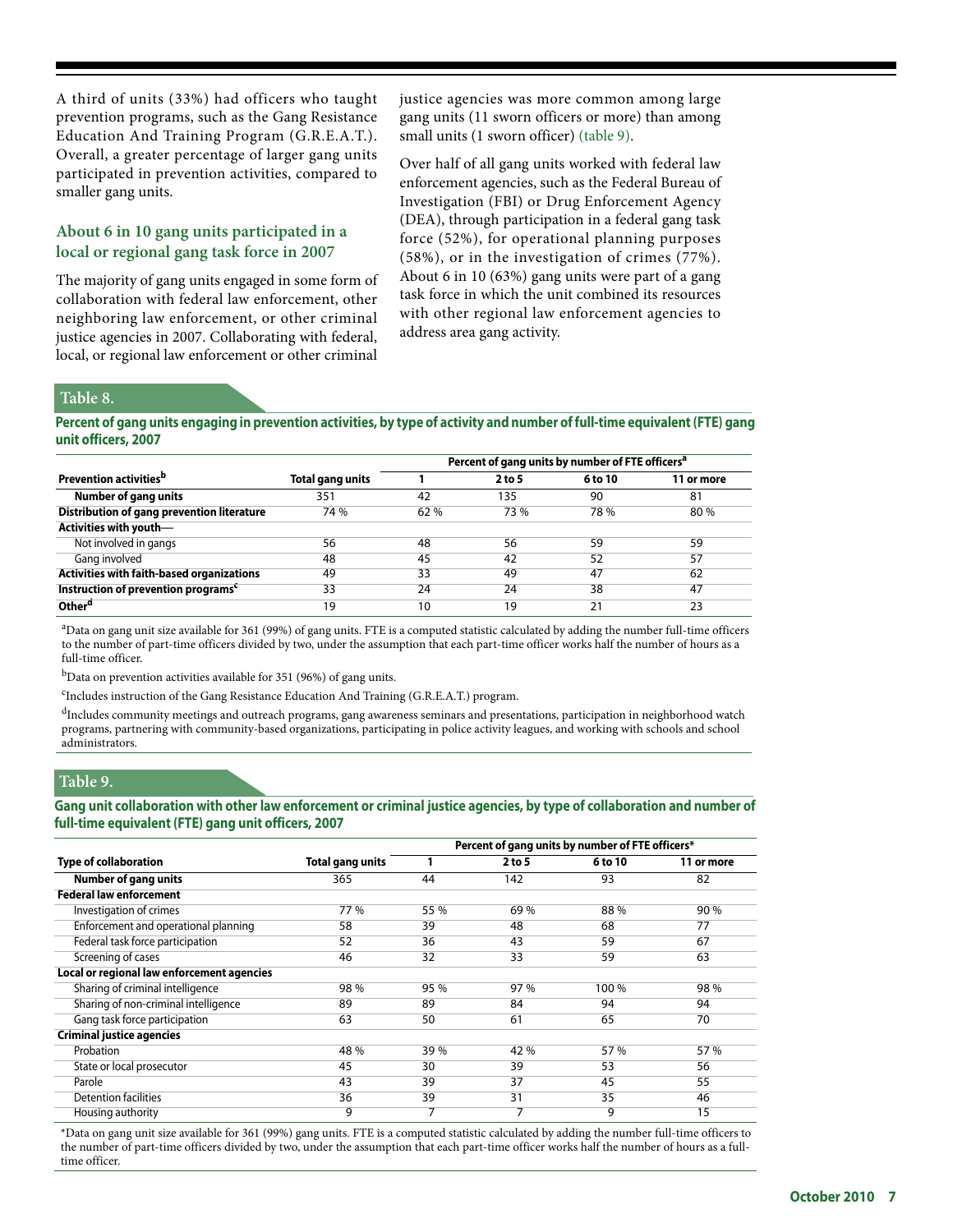Approximately 3 in 4 (72%) gang units regularly worked with personnel in at least one non-law enforcement criminal justice agency (not shown in table). The largest percentage of gang units collaborated with probation agencies (48%), followed by state or local prosecutor offices (45%), parole agencies (43%), and detention facilities (36%). Fewer than 10% of gang units regularly worked with a housing authority.

## **Nearly all gang units (98%) shared criminal intelligence information with neighboring law enforcement agencies**

Criminal intelligence information refers to data used by law enforcement to identify an individual or specific group suspected of being involved in a particular criminal activity. All but two gang units shared criminal intelligence information with other units in their department in 2007 (table 10). Nearly all units (98%) also shared intelligence information with department command staff and neighboring law enforcement agencies. The majority of units (70%) provided intelligence information to other criminal justice agencies, such as prisons, jails, and probation departments.

A smaller percentage of gang units shared nonintelligence information with other units (93%), the command staff within the department (93%), and neighboring law enforcement agencies (89%) than the percentage of units that shared criminal intelligence information. This suggests that it was more common for a gang unit to communicate information that could assist in making arrests than to share general knowledge about gangs and gang activities. About half of gang units shared nonintelligence information with the public (54%),

## **Table 10.**

**Percent of gang units sharing criminal intelligence and non-intelligence information, by type of group receiving the shared information, 2007**

|                                      | Percent of gang units sharing-              |                                        |  |  |  |
|--------------------------------------|---------------------------------------------|----------------------------------------|--|--|--|
| <b>Types of groups</b>               | <b>Criminal intelligence</b><br>information | <b>Non-intelligence</b><br>information |  |  |  |
| Other units within the department    | $100\%$ *                                   | 93 %                                   |  |  |  |
| Department command staff             | 98                                          | 93                                     |  |  |  |
| Neighboring law enforcement agencies | 98                                          | 89                                     |  |  |  |
| Other criminal justice agencies      | 70                                          | 84                                     |  |  |  |
| General public                       | $\tilde{}$                                  | 54                                     |  |  |  |
| Non-criminal justice agencies        | $\tilde{}$                                  | 52                                     |  |  |  |
| Media outlets                        | $\sim$                                      | 46                                     |  |  |  |

Note: Based on 365 gang units.

~Not applicable. Criminal intelligence information would not be shared with these types of groups. \*Two units (0.5%) did not share criminal intelligence information with other units within the department.

non-criminal justice agencies (52%), and media outlets (46%).

## **Fewer than 20% of gang units submitted records to the FBI's Violent Gang and Terrorist Organization File in 2007**

The FBI's National Crime Information Center houses the Violent Gang and Terrorist Organization File (VGTOF), which provides law enforcement with a secure way to exchange identifying information about specific criminal gangs and gang members. In 2007, 17% of gang units (61 units) submitted records to the VGTOF (table 11). A submission refers to any entry into the file, such as establishing a new record for a group not previously included in the file, updating descriptive information about a particular gang member, noting the association between two known gang members, or adding cautionary notes regarding any threats made or the types of weapons carried by a gang or gang member. The percent of gang units that submitted VGTOF records was lower among units with more than 10 sworn officers (10%) compared to units with fewer than 10 sworn officers (about 19%) (not shown in table). The CLEGU asked gang units participating in the VGTOF to provide the number of submission to the VGTOF for the previous month. Over half of the gang units (57%) did not have any submissions during the previous month (not shown in table). The 26 gang units that reported at least one submission during the previous month submitted a total of 736 records to the VGTOF.

#### **Table 11.**

**Gang unit submissions to the National Crime Information Center's Violent Gang and Terrorist Organization File (VGTOF), 2007**

|                                          | Number |
|------------------------------------------|--------|
| Gang units that submitted VGTOF records* | 61     |
| VGTOF submissions in past month          |        |
| Median                                   | O      |
| Mean                                     | 12     |
| Maximum                                  | 300    |
| <b>Total submissions</b>                 | 736    |

Note: Data available for 363 (99.5%) gang units.

\*A submission refers to any entry into the file, such as establishing a new record for a group not previously included, noting the association between two known gang members, or adding cautionary notes regarding threats made or weapons carried by known gang members.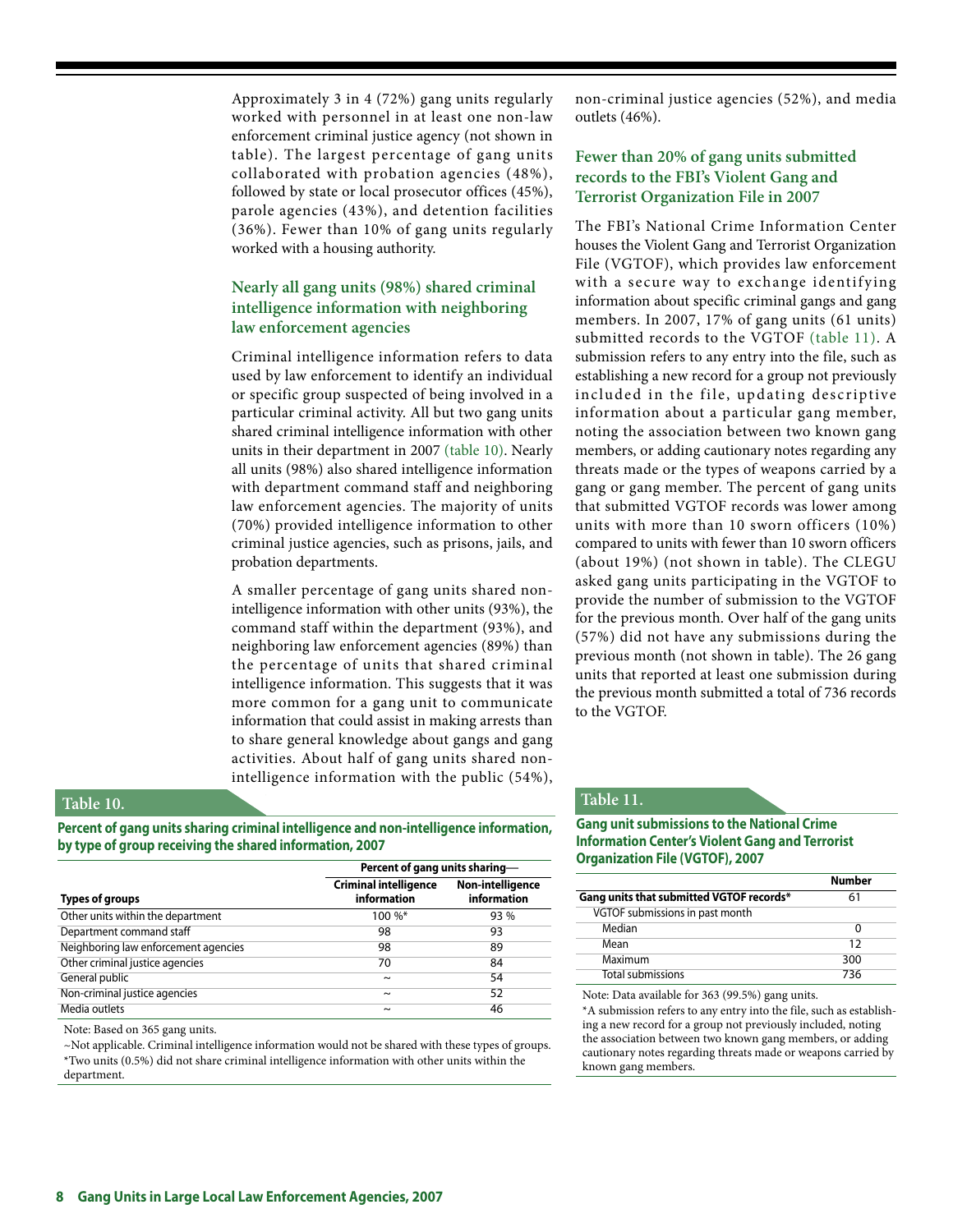## **In 2007, over 90% of full-time equivalent (FTE) sworn gang unit officers were male**

In 2007, 4,312 FTE sworn officers were assigned to gang units located in 365 large local law enforcement agencies (table 12). Nearly all sworn gang unit officers (91%) were employed full-time. The size of gang units ranged from 1 officer to the nearly 350 officers across all divisions of the Los Angeles Police Department. Gang units had a median of 5 officers per unit (not shown in table).

White, non-Hispanic (61%) and male (94%) officers made up the majority of gang unit officers in 2007. Nationwide, fewer than 300 female officers were assigned to gang units. Gang units also reported employing a total of 256 non-sworn FTE personnel in 2007 (not shown in table). Twenty-six percent of reporting gang units retained 1 or more non-sworn employee.

## **The majority of agencies (53%) used a competitive selection process to select officers for the gang unit**

In 2007, 53% of large local law enforcement agencies used a competitive selection process to bring officers into the gang unit (table 13). For 34% of the gang units, agency command staff selected officers for and assigned officers to the unit.

About 3 in 4 agencies with gang units considered an officer's discipline history (78%), complaint history (76%), and use-of-force record (73%) before selecting the officer for the unit. Of the agencies that considered each of these three selection criteria, approximately 35% held gang unit officers to a higher selection standard than other officers (not shown in table). About 1 in 4 (29%) agencies looked at an officer's financial and credit history to determine whether the officer was eligible to serve in the unit.

Approximately 1 in 10 (13%) agencies with gang units set a limit on the amount of time an officer could serve in the unit. Of the 48 agencies that had a maximum service allowance for gang unit officers, 39 agencies (80%) allowed officers to serve no more than 5 years in the unit.

## **Table 12.**

#### **Sworn personnel assigned to gang unit, by sex, race, ethnicity, and employment status of officers, 2007**

|                                                | FTE sworn personnel <sup>a</sup> |                | <b>Employment status</b> |                |
|------------------------------------------------|----------------------------------|----------------|--------------------------|----------------|
| <b>Officer characteristics</b>                 | Number                           | Percent        | <b>Full-time</b>         | Part-time      |
| <b>Total sworn officers</b>                    | 4,312                            | 100 %          | 4,106                    | 411            |
| Sex                                            |                                  |                |                          |                |
| Male                                           | 4,051                            | 94 %           | 3,873                    | 356            |
| Female                                         | 267                              | 6              | 241                      | 51             |
| Race/Hispanic origin                           |                                  |                |                          |                |
| White <sup>b</sup>                             | 2,629                            | 61 %           | 2,472                    | 314            |
| Hispanic                                       | 835                              | 19             | 815                      | 48             |
| Black <sup>b</sup>                             | 490                              | 11             | 470                      | 40             |
| Asian <sup>b</sup>                             | 85                               | $\overline{2}$ | 84                       | $\overline{2}$ |
| Native Hawaiian or other Pacific               |                                  |                |                          |                |
| Islander <sup>b</sup>                          | 43                               | 1              | 41                       | 3              |
| American Indian or Alaskan native <sup>b</sup> | 27                               |                | 26                       | 2              |
| Two or more races                              | 22                               | 1              | 20                       | 3              |
| Unknown                                        | 171                              | 4              | 169                      | 3              |

Note: Total number of sworn officers by sex and by race/ethnicity do not sum to the same total due to missing data. Total sworn officers is the average of total officers by race/ethnicity and total officers by sex. Data available for 99% of gang units.

<sup>a</sup>Full-time equivalent (FTE) is a computed statistic calculated by adding the number full-time officers to the number of part-time officers divided by two, under the assumption that each parttime officer works half the number of hours as a full-time officer.

bExcludes persons of Hispanic/Latino origin.

## **Table 13.**

#### **Standards for selecting and retaining gang unit officers, 2007**

|                                                              | <b>Total gang units</b> |                |
|--------------------------------------------------------------|-------------------------|----------------|
| Standard                                                     | <b>Number</b>           | <b>Percent</b> |
| Total gang units                                             | 365                     | 100 %          |
| <b>Selection process</b>                                     |                         |                |
| Competitive selection as positions become available          | 191                     | 53 %           |
| Command staff selects line officers for the unit             | 123                     | 34             |
| Current gang unit officers select line officers for the unit | 11                      | 3              |
| Other*                                                       | 37                      | 10             |
| Selection criteria                                           |                         |                |
| Discipline history                                           | 286                     | 78 %           |
| Complaint history                                            | 276                     | 76             |
| Use-of-force record                                          | 268                     | 73             |
| Financial/credit history                                     | 105                     | 29             |
| All four criteria considered                                 | 103                     | 28             |
| Maximum service limit                                        |                         |                |
| No.                                                          | 315                     | 87 %           |
| Yes                                                          | 48                      | 13             |
| 1-3 years                                                    | 15                      | 31 %           |
| $4 - 5$                                                      | 24                      | 50             |
| More than 5 years                                            | 9                       | 19             |

Note: Data on gang unit selection available for 362 (99%) gang units, and data on gang unit maximum service allowance available for 363 (99%) of gang units.

\*Includes selection based on seniority, transfer from other specialized units, voluntary assignment, and a combination of competitive bidding and command staff selection.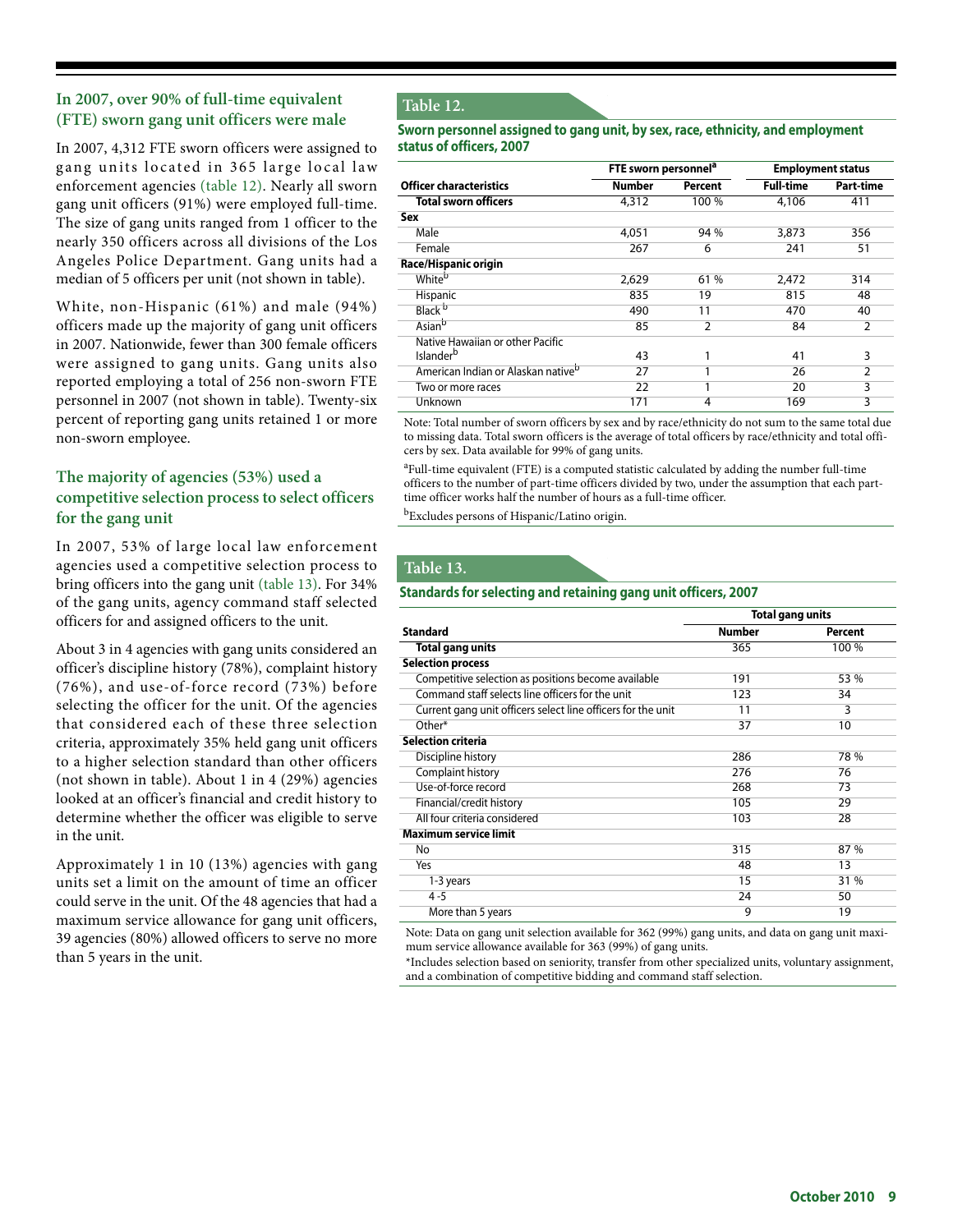## **More than a third of gang units experienced difficulties recruiting officers with certain characteristics**

Thirty-six percent of gang units reported difficulties in recruiting officers with specifically desired or unique characteristics (table 14). Of the 133 units that had difficulty recruiting officers with specific characteristics, 92 units (70%) had trouble enlisting bilingual or multilingual officers (not shown in table).

## **Nearly all new gang unit members received special training related to gangs**

Nearly all gang units in 2007 provided new gang officers with formal on-the-job training related to gangs (96%) and sent new unit members to conferences and seminars on gang issues (95%) (table 15). Eighty-five percent of gang units provided new members with specialized gang training at a law enforcement academy.

#### **Table 14.**

#### **Difficulties in recruiting gang unit officers with specific characteristics, 2007**

| <b>Characteristic</b>                    | <b>Percent of gang units</b> |
|------------------------------------------|------------------------------|
| No recruiting difficulties               | 64 %                         |
| Difficulty recruiting officers who are-a | 36 %                         |
| Bilingual or multilingual                | 25                           |
| Female                                   | 18                           |
| Raised in typical gang neighborhoods     | 17                           |
| Members of a racial or ethnic minority   | 12                           |
| Other <sup>b</sup>                       |                              |

Note: Based on 365 gang units.

<sup>a</sup>Percentages do not sum to 36% because some units had more than one recruiting difficulty.

<sup>b</sup>Includes officers with more than 5 years of experience in the department and general difficulties recruiting any officers.

## **Table 15.**

**Gang-related training received by new members of the gang unit, 2007**

|                                                  | Gang units that provided training |         |
|--------------------------------------------------|-----------------------------------|---------|
| <b>Type of formal training</b>                   | <b>Number</b>                     | Percent |
| On-the-job                                       | 351                               | 96%     |
| Conference                                       | 346                               | 95      |
| Academy                                          | 307                               | 85      |
| Note: Data available for 363 (99.5%) gang units. |                                   |         |

## **Jurisdictions with older gang units were more likely to make use of civil gang injunctions**

A civil gang injunction is a court-issued order prohibiting specific gangs or gang members from congregating in particular public areas and engaging in nuisance behaviors, such as loitering, cursing, making certain hand gestures, and listening to loud music. Police officers can arrest gang members for engaging in activities that violate the terms of the injunction, even if the activity is not criminal.

Eleven percent of the 163 jurisdictions with gang units formed between 2000 and 2007 made use of civil gang injunctions (figure 2). Among the 131 jurisdictions with gang units formed between 1990 and 1999, the percentage using injunctions was nearly double (21%). This finding may suggest that jurisdictions with older gang units had longerstanding gang-related problems, and over time had implemented tools, such as injunctions, to reduce gang visibility, graffiti, and fear of gang victimization. In the late 1990s, civil gang injunctions also faced legal challenges that may have deterred some jurisdictions from implementing injunctions in recent years.

#### **Figure 2.**

Jurisdictions that made use of civil gang participation injunctions, by the decade of gang unit formation, 1970-2007

#### **Percent using civil injunctions**

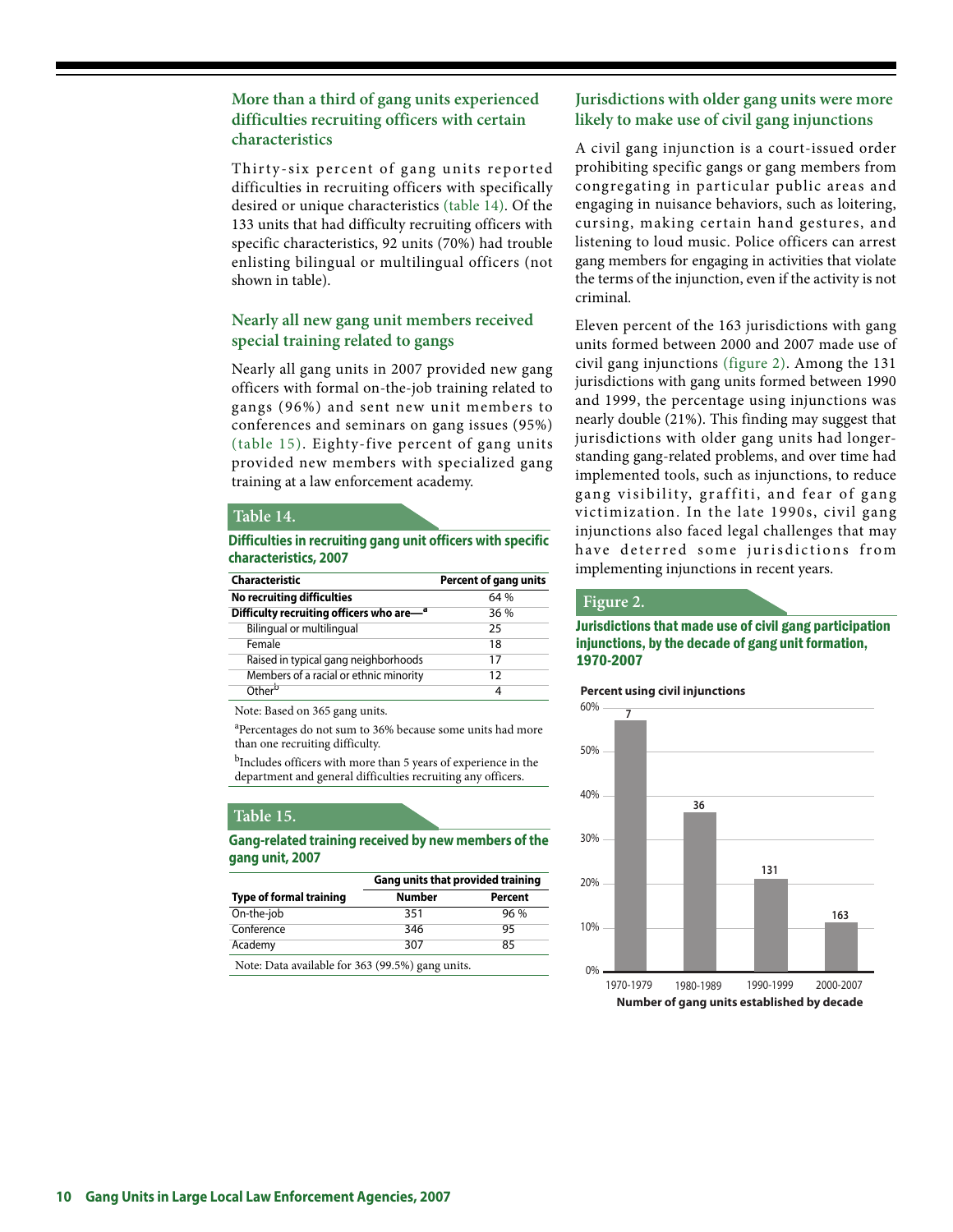## **Training on gangs-related topics in law enforcement training academies, 2006**

The BJS 2006 Census of State and Local Law Enforcement Training Academies (CSLLETA) collected data on academies that provided basic and in-service training related to gangs and law enforcement's response to gangs. While the CSLLETA data does not link to the CLEGU, it provides general information about the types of gang training at law enforcement academies.

Of the 648 training academies, 560 (86%) covered at least one topic pertaining to gangs or the response to gangs during the course of either basic training or in-service training. Approximately 7 in 10 training academies provided basic training on the history of gangs (69%), the nature and scope of gangs (70%), and the operations of national or local gangs (71%) (figure 3). Between 35% and 40% of training academies provided in-service training on gang topics.

In 2006, the most common basic training classes on law enforcement's response to gangs covered the laws and ordinances related to gangs (57%), community or individual risk factors of gang activity (53%), and the role of community policing in response to gangs (51%) (figure 4). Thirty percent (30%) of training academies provided in-service training on laws and ordinances related to gangs and documenting gang-related crimes.

Among the 500 academies that provided basic training on gang topics, an average of 8 hours, out of the average 760 required training hours, were dedicated to gang-related topics. In-service training related to gangs averaged about 13 hours (not shown in table).

## **Figure 3.**

Percent of law enforcement training academies offering basic or in-service training on topics related to gangs, 2006



Training topics related to law enforcement's response to gangs

## **Figure 4.**



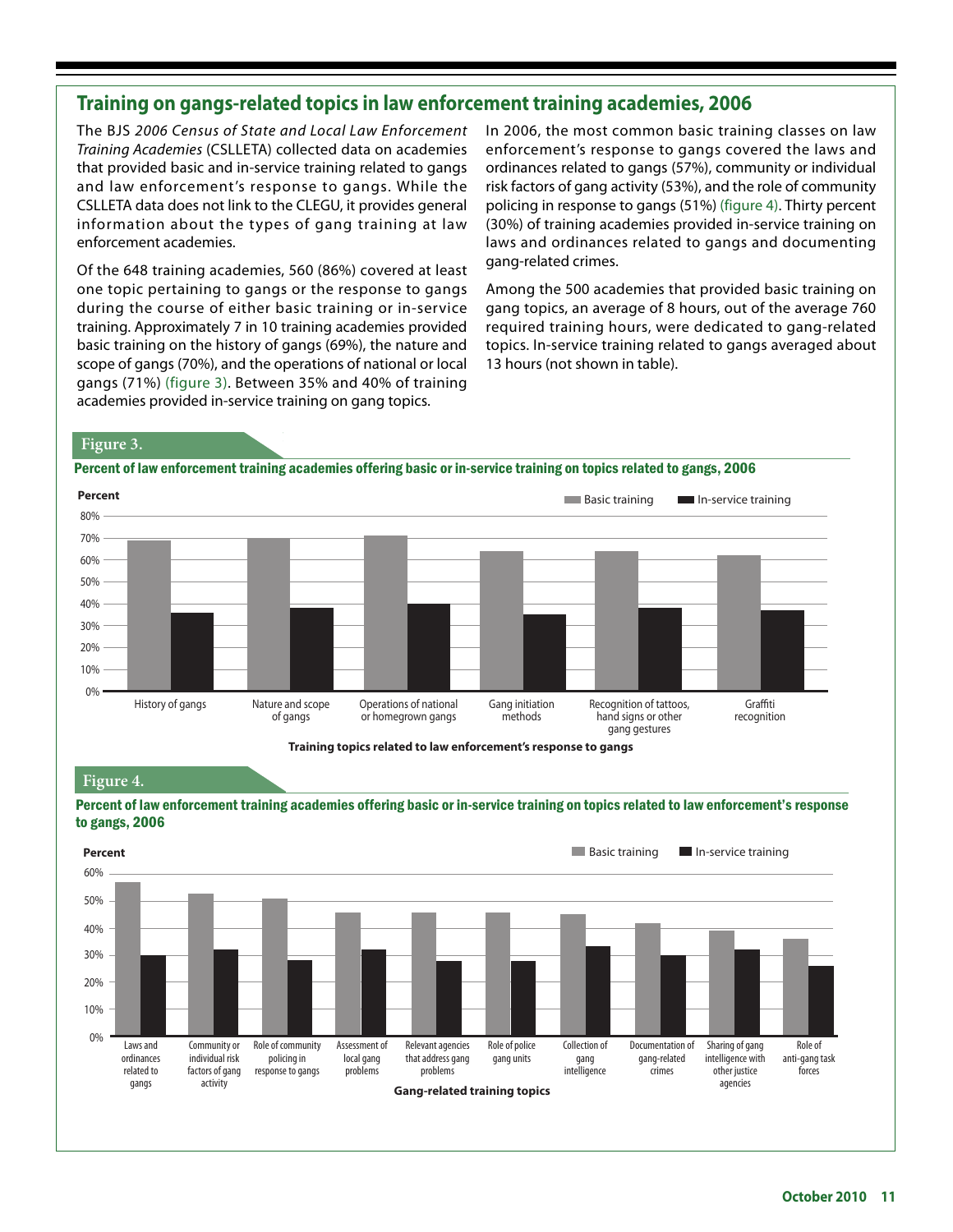## **Nearly 70% of agencies with an operating budget of \$100 million or more operated a gang unit in 2007**

The BJS 2007 Law Enforcement Management and Administrative Statistics (LEMAS) survey collected data on the characteristics of local law enforcement agencies with 100 or more sworn officers, allowing agencies with a gang unit to be compared to the full universe of corresponding agencies. In 2007, an estimated 62% of agencies with 500 or more sworn officers operated a gang unit compared to 21% of agencies with 100 to 124 officers (table 16). A majority (57%) of large local law enforcement agencies serving a population of 500,000 or more had a gang unit compared to less than a fifth (18%) of agencies serving a population of 50,000 or under.

Also, a larger percentage of agencies with an operating budget of \$100 million or more (67%) operated a gang unit than agencies with a budget of less than \$20 million (21%).

A larger percentage of gang units were found in law enforcement agencies in the West (41%) than in the South (34%), Midwest (32%), or Northeast (33%). Large local police departments were also more likely to operate a gang unit (40%) than sheriffs' offices (25%) in 2007.

## **Table 16.**

**Characteristics of law enforcement agencies operating and jurisdictions served by large law enforcement agencies with gang units, 2007**

| Characteristic                            | <b>Number of law enforcement agencies</b> | Percent of agencies with a gang unit |
|-------------------------------------------|-------------------------------------------|--------------------------------------|
| <b>Type of agency</b>                     |                                           |                                      |
| Local police department                   | 629                                       | 40%                                  |
| Sheriff's office                          | 339                                       | 25                                   |
| <b>Number of full time sworn officers</b> |                                           |                                      |
| 100-124                                   | 254                                       | 21%                                  |
| 125-149                                   | 148                                       | 20                                   |
| 150-249                                   | 242                                       | 34                                   |
| 250-499                                   | 188                                       | 48                                   |
| 500 or more                               | 135                                       | 62                                   |
| <b>Operating budget*</b>                  |                                           |                                      |
| Less than \$20 million                    | 413                                       | 21%                                  |
| \$20 million - \$49,999,999               | 317                                       | 39                                   |
| \$50 million - \$99,999,999               | 124                                       | 41                                   |
| \$100 million or more                     | 104                                       | 67                                   |
| Region                                    |                                           |                                      |
| Northeast                                 | 147                                       | 33%                                  |
| Midwest                                   | 167                                       | $\overline{32}$                      |
| South                                     | 436                                       | 34                                   |
| West                                      | 218                                       | 41                                   |
| <b>Population</b>                         |                                           |                                      |
| <b>Under 50,000</b>                       | 85                                        | 18%                                  |
| 50,000-99,999                             | 313                                       | 27                                   |
| 100,000-249,999                           | 313                                       | 35                                   |
| 250,000-499,999                           | 126                                       | 43                                   |
| 500,000 or more                           | 130                                       | 57                                   |

Note: Data on the number of local law enforcement agencies with 100 or more sworn officers from the 2007 Law Enforcement Management and Administrative Statistics (LEMAS) survey. Twenty-six (7%) of the 365 gang units included in the CLEGU data did not provide LEMAS data and are excluded from the percentages.

\*2007 operating budget data available for 332 (98%) of the 339 agencies with a gang unit.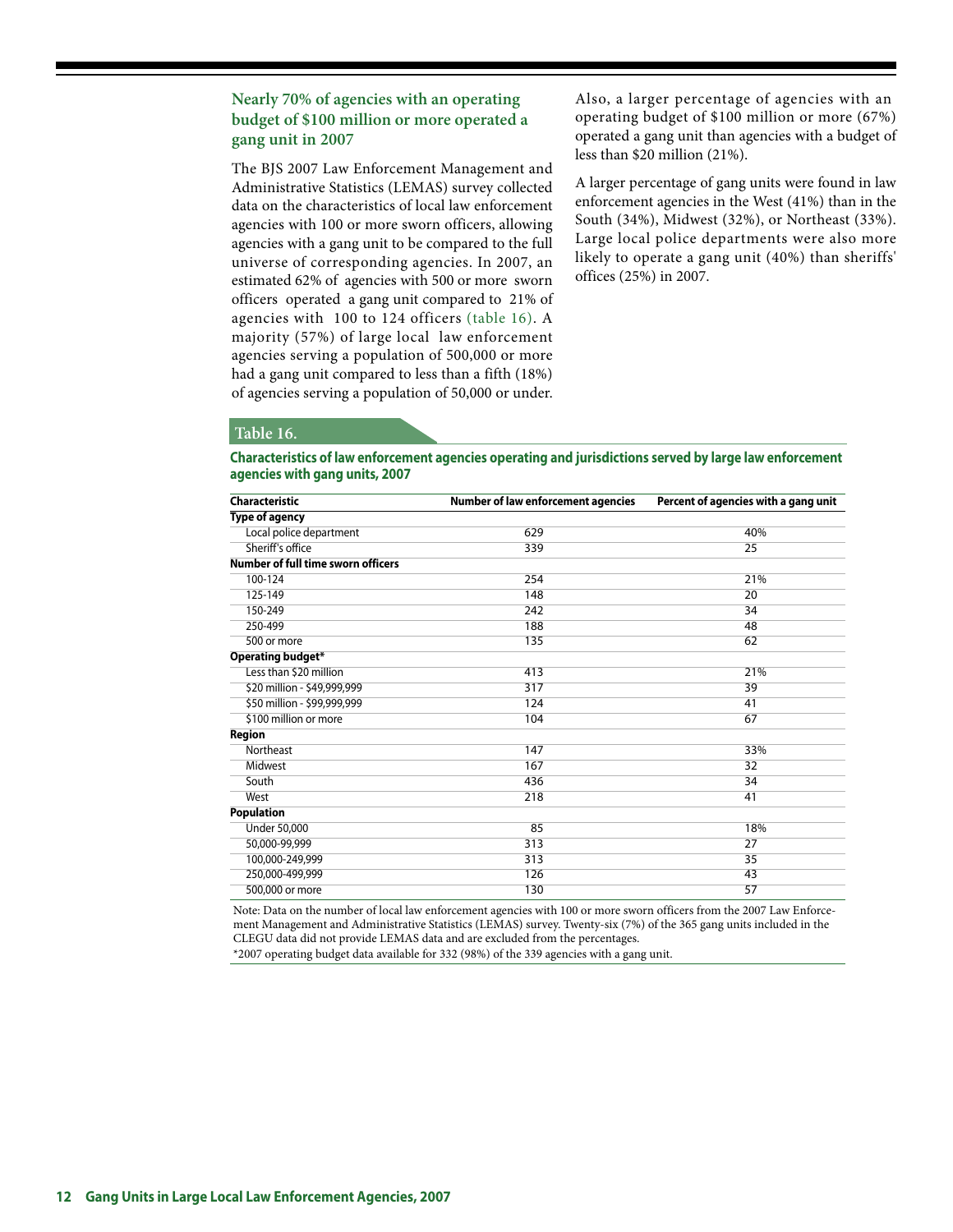## **Methodology**

#### *Development of the CLEGU respondent list*

The data collection agent for the 2007 Census of Law Enforcement Gang Units (CLEGU) was the Institute for the Study and Prevention of Violence (ISPV) at Kent State University. To establish the universe of gang units to be included in the CLEGU, the Bureau of Justice Statistics (BJS) provided researchers from the ISPV with a list of all agencies that had 100 or more sworn officers according to the 2003 Law Enforcement Management and Administrative Statistics (LEMAS) survey. The BJS list was then merged with a list of all law enforcement agencies with 100 or more sworn officers purchased from the National Public Safety Information Bureau. After duplicates were removed, the agency list included 1,084 local police departments and sheriffs' offices nationwide with 100 or more sworn officers. From September through November 2006, the ISPV researchers then called each of the agencies. Researchers spoke with a representative from the office of the head of the agency and asked whether the agency had a dedicated street gang unit or at least one officer whose sole responsibility was to coordinate the agency's response to gangs.

Following these calls, 562 agencies did not appear to either have a specialized gang unit or gang officer and were considered out of scope for the study (See appendix table 1 for description of the characteristics of the agencies not included in the CLEGU.) A universe of 522 agencies was initially determined eligible to receive the CLEGU survey form. Eligible agencies received the data collection instrument based on the following stated preferences for delivery: link to an online data collection tool (313 agencies), facsimile of the questionnaire (195 agencies), and instrument sent via the U.S. Postal Service (14 agencies).

The 522 local police departments or sheriffs' offices with 100 or more sworn officers and at least one officer dedicated solely to addressing gang problems received the CLEGU data collection instrument in March 2008. Ninety-one percent of these agencies (476) responded to the survey. Of these 476 agencies, 89 agencies reported not having a gang unit, 5 additional agencies were determined

to be duplicates, 6 agencies had fewer than 100 sworn officers, and 11 agencies had gang units established in 2008. A total of 365 large local law enforcement agencies provided adequate responses for inclusion in the analysis. Data collection efforts and follow-up continued through March 2009.

#### *Development of the survey form*

Prior to developing the CLEGU questionnaire, project managers from the ISPV and BJS worked with specialized gang units and gang experts across the country to gain an understanding of the operations and responsibilities of gang unit officers. The ISPV organized a two-day, national meeting of gang officers and experts in November 2007 to discuss the topics and questions for inclusion in the data collection instrument. Attendees included top gang researchers; gang unit officers from the Virginia State Police, New Jersey State Police, Chicago Police Department, and the Worcester, Massachusetts Police Department; and representatives from the Federal Bureau of Investigation and the California Gang Investigators Association. The National Major Gang Task Force and the National Alliance of Gang Investigators also reviewed the survey instrument and provided comments and endorsement.

#### *Collecting data on gang-related or -motivated arrests*

In addition to the data reported in *Gang Units in Large Local Law Enforcement Agencies, 2007,* the CLEGU attempted to collect information on the total number of arrests made by gang unit officers for gang-related or gang-motivated homicides, other violent offenses, property offenses, narcotics, economic offenses, and other misdemeanors in 2007. Seventy percent of gang units (256) were able to provide the number of gang-related or gangmotivated homicides, and of those that provided data, 41% (105 units) reported zero homicides in 2007. Forty-four percent of all gang units responded that they did not know the number of arrests for other violent offenses. Over half of gang units responded "Don't Know" to the number of arrests for property offenses (54%), narcotics (51%), economic offenses (67%), and other misdemeanors (57%).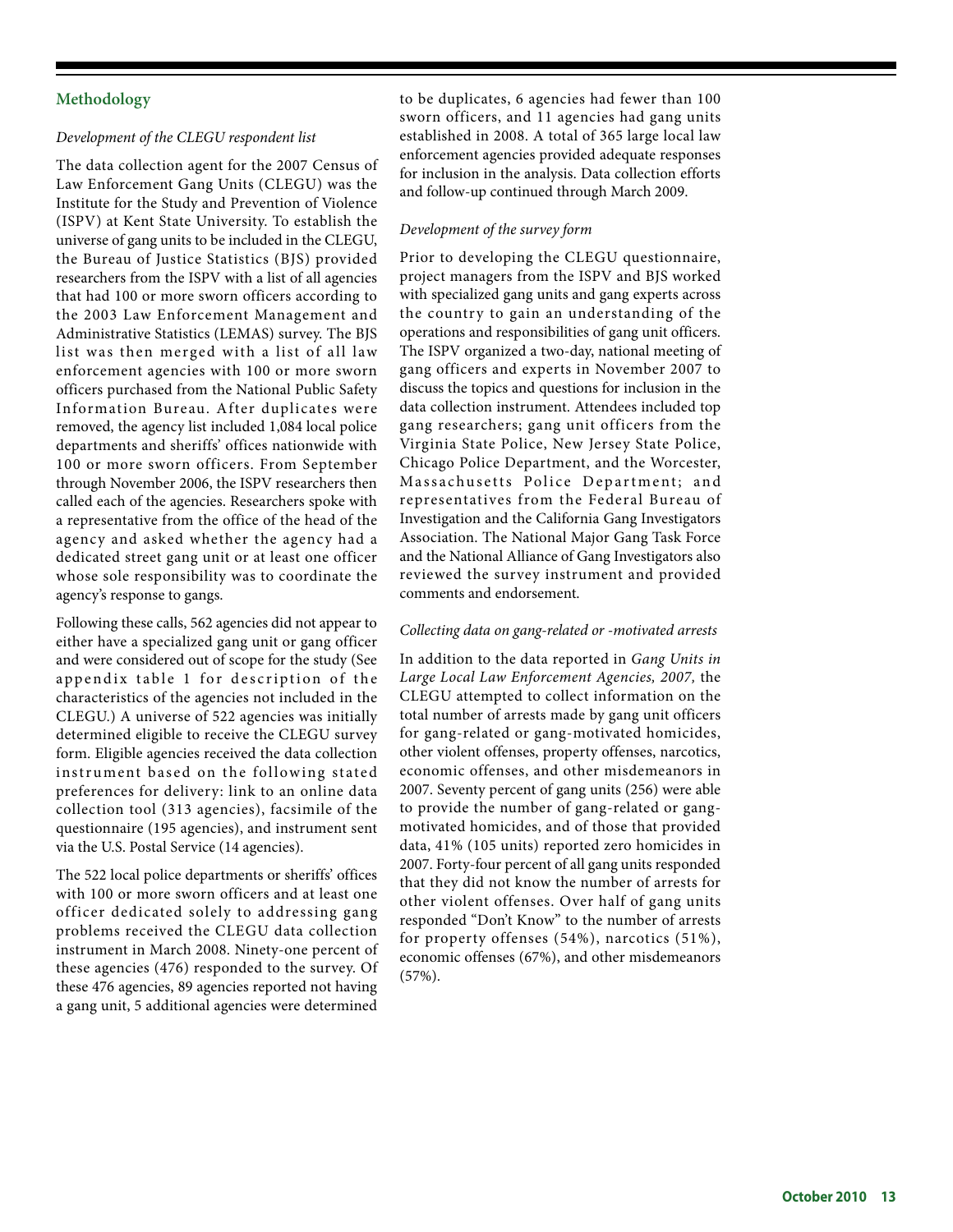#### *Sources of data for Gang Units in Large Local Law Enforcement Agencies, 2007*

The CLEGU provided the data on the characteristics and operations of gang units. The 2007 Law Enforcement Management and Administrative Statistics (LEMAS) Survey provided data on the characteristics of agencies with specialized gang units.

#### *Measuring the prevalence of gang units*

While the main intent of the CLEGU was to collect data on the characteristics and operations of gang units, the data could be used to compute a rate of gang units among large local law enforcement agencies. In 2007, 365 agencies reported having a gang unit out of the 1,084 agencies contacted during the development of the respondent list. Approximately 34% of large local agencies had a gang unit according to CLEGU findings.

At about the same period that the CLEGU was fielded, the 2007 Law Enforcement Management and Administrative Statistics (LEMAS) Survey was distributed to all law enforcement agencies with 100

or more sworn officers. The BJS LEMAS survey has collected data on the operations, management, resources, policies, and officer characteristics of state, municipal, and county law enforcement agencies since 1987. The LEMAS Survey included the following question in 2007:

How does your agency address the following problems/tasks-gangs?

- 1. Agency has specialized unit with personnel assigned full-time to address gangs.
- 2. Agency does not have a specialized unit, but has dedicated personnel to address gangs.
- 3. Agency addresses gangs, but does not have dedicated personnel.
- 4. Agency does not formally address gangs.

Agencies that selected the first response option to this question could also be used to compute a rate of gang units or dedicated gang officers among large local law enforcement agencies. According to the LEMAS data from this question, 464 agencies (48%), out of the 968 included in LEMAS, reported having a specialized gang unit (appendix table 1).

## **Appendix Table 1.**

#### **General characteristics of large local law enforcement agencies with a gang unit or designated gang personnel in the CLEGU and LEMAS, 2007**

|                                             | Agencies with a gang unit or designated gang personnel |                 |               |                       |
|---------------------------------------------|--------------------------------------------------------|-----------------|---------------|-----------------------|
|                                             | In the CLEGU                                           |                 |               | In LEMAS <sup>a</sup> |
| Characteristic                              | <b>Number</b>                                          | <b>Percent</b>  | <b>Number</b> | Percent               |
| <b>Number of agencies</b>                   | 365                                                    | 100 %           | 464           | 100 %                 |
| <b>Type of agency</b>                       |                                                        |                 |               |                       |
| Local police                                | 268                                                    | 73 %            | 336           | 73 %                  |
| Sheriff                                     | 97                                                     | 27              | 127           | 27                    |
| <b>Region</b>                               |                                                        |                 |               |                       |
| Northeast                                   | 53                                                     | 15 %            | 57            | 12 %                  |
| Midwest                                     | 56                                                     | 15              | 72            | 16                    |
| South                                       | 156                                                    | 43              | 191           | 41                    |
| West                                        | 100                                                    | 27              | 144           | $\overline{31}$       |
| Population served <sup>b</sup>              |                                                        |                 |               |                       |
| Under 50,000 residents                      | 16                                                     | 4 %             | 22            | 5 %                   |
| 50.000-99.999                               | 96                                                     | 26              | 110           | 24                    |
| 100,000-249,999                             | 119                                                    | 33              | 164           | 35                    |
| 250.000-499.999                             | 56                                                     | 15              | 76            | 16                    |
| 500,000 residents or more                   | 78                                                     | $\overline{21}$ | 91            | 20                    |
| <b>Full-time sworn officers</b>             |                                                        |                 |               |                       |
| 100-124                                     | 64                                                     | 18%             | 62            | 14 %                  |
| 125-149                                     | 30                                                     | $\overline{8}$  | 47            | 10                    |
| 150-249                                     | 87                                                     | 24              | 117           | 25                    |
| 250-499                                     | 97                                                     | 27              | 130           | 28                    |
| 500 or more                                 | 87                                                     | 24              | 108           | $\overline{23}$       |
| Operating budget (in millions) <sup>b</sup> |                                                        |                 |               |                       |
| Less than \$20 million                      | 92                                                     | 28 %            | 114           | 25 %                  |
| $$20 - $49$                                 | 124                                                    | 37              | 177           | 38                    |
| $$50 - $99$                                 | 50                                                     | 15              | 82            | 18                    |
| \$100 million or more                       | 67                                                     | 20              | 89            | 19                    |

Note: Percentages may not sum to 100% due to rounding.

a Based on data from the 2007 Law Enforcement Management and Administrative Statistics (LEMAS) Survey. Agencies were asked to report whether they had 'a specialized unit with personnel assigned full-time to address gangs. Gang unit data available for 91% of the 968 local police departments and sheriffs' offices with 100 or more sworn officers. Details may not sum to total due to LEMAS weights.

 $^{\rm b}$ Data available for 99% of LEMAS agencies with a gang unit and available for 91% of CLEGU agencies.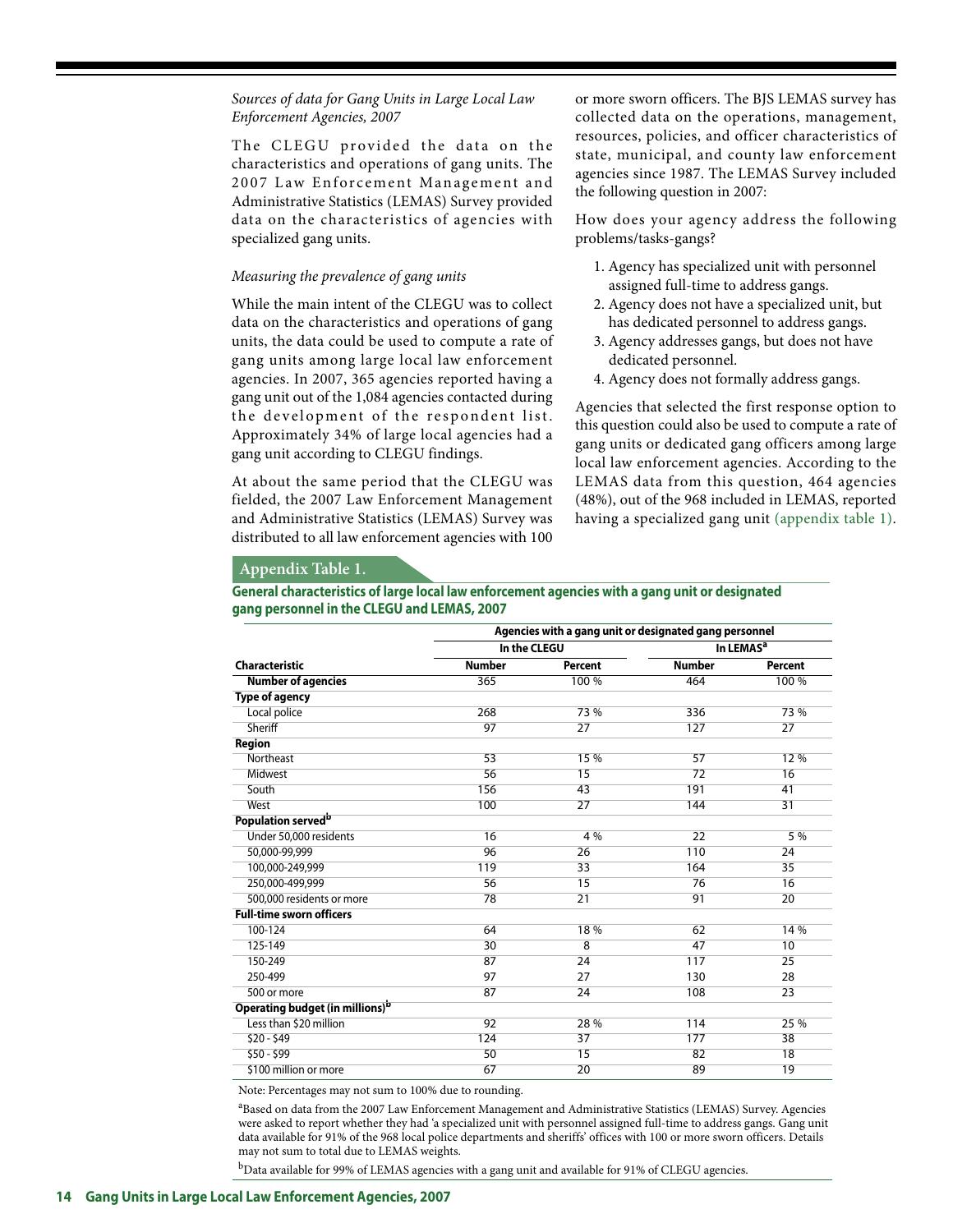Because there was a 14% difference between the rates of gang units according to CLEGU (34%) versus LEMAS (48%), a rate was not reported in this report.

Of the 365 agencies that completed the CLEGU survey instrument, 269 (74%) reported having a gang unit in LEMAS, 49 (13%) reporting having dedicated personnel to address gangs, 21 (6%) reported no gang unit or dedicated personnel, and 26 (7%) did not respond to LEMAS. Of the 662 agencies that did not have a gang unit according to the CLEGU screener call or the survey instrument, 39% (261) also reported not having a gang unit in LEMAS. Another 213 (32%) agencies were either not included in or could not be matched to LEMAS. A total of 146 agencies (22%) that did not have a gang unit according to the CLEGU collection, however, did report having a gang unit in LEMAS.

There are many more instances where LEMAS identifies a gang unit when CLEGU (146) does not than the reverse (21). Given that CLEGU employed a more intensive, two stage screening process it is not surprising that fewer gang units were identified in this data collection relative to LEMAS. There are a number of other design differences between the two data collections that can contribute to differences in the rate of gang units, including different respondents for the same organization. Nonetheless, as the data in Appendix Table 1 indicate, the characteristics of the population of large agencies with gang units are very similar across the two data collections.

#### *Gang unit region of location*

In the report, gang units were grouped by the four regions of the country: Northeast, Midwest, South, and West. The classification of gang units follows the United States Census Bureau classification of states into one of these four regions<sup>2</sup> (appendix table 2).

 ${}^{2}$ Region classification based on United States Census Bureau, *Census Regions and Divisions of the United States* <http:// www.census.gov/geo/www/us\_regdiv.pdf>.

#### **Appendix Table 2.**

#### **Census regions of the United States, by states in each region, 2007**

|                      | <b>Census regions of the United States</b> |                      |                   |  |
|----------------------|--------------------------------------------|----------------------|-------------------|--|
| <b>Northeast</b>     | <b>Midwest</b>                             | South                | West              |  |
| Connecticut          | <b>Illinois</b>                            | Alabama              | Alaska            |  |
| Maine                | Indiana                                    | Arkansas             | Arizona           |  |
| <b>Massachusetts</b> | lowa                                       | Delaware             | California        |  |
| New Hampshire        | Kansas                                     | District of Columbia | Colorado          |  |
| New Jersey           | Michigan                                   | Florida              | Hawaii            |  |
| New York             | Minnesota                                  | Georgia              | Idaho             |  |
| Pennsylvania         | Missouri                                   | Kentucky             | Montana           |  |
| Rhode Island         | Nebraska                                   | Louisiana            | Nevada            |  |
| Vermont              | North Dakota                               | Maryland             | <b>New Mexico</b> |  |
|                      | Ohio                                       | Mississippi          | Oregon            |  |
|                      | South Dakota                               | North Carolina       | Utah              |  |
|                      | Wisconsin                                  | Oklahoma             | Washington        |  |
|                      |                                            | South Carolina       | Wyoming           |  |
|                      |                                            | <b>Tennessee</b>     |                   |  |
|                      |                                            | Texas                |                   |  |
|                      |                                            | Virginia             |                   |  |
|                      |                                            | West Virginia        |                   |  |

Note: Region classification based on United States Census Bureau, *Census Regions and Divisions of the United States* <http://www.census.gov/geo/www/us\_regdiv.pdf>.